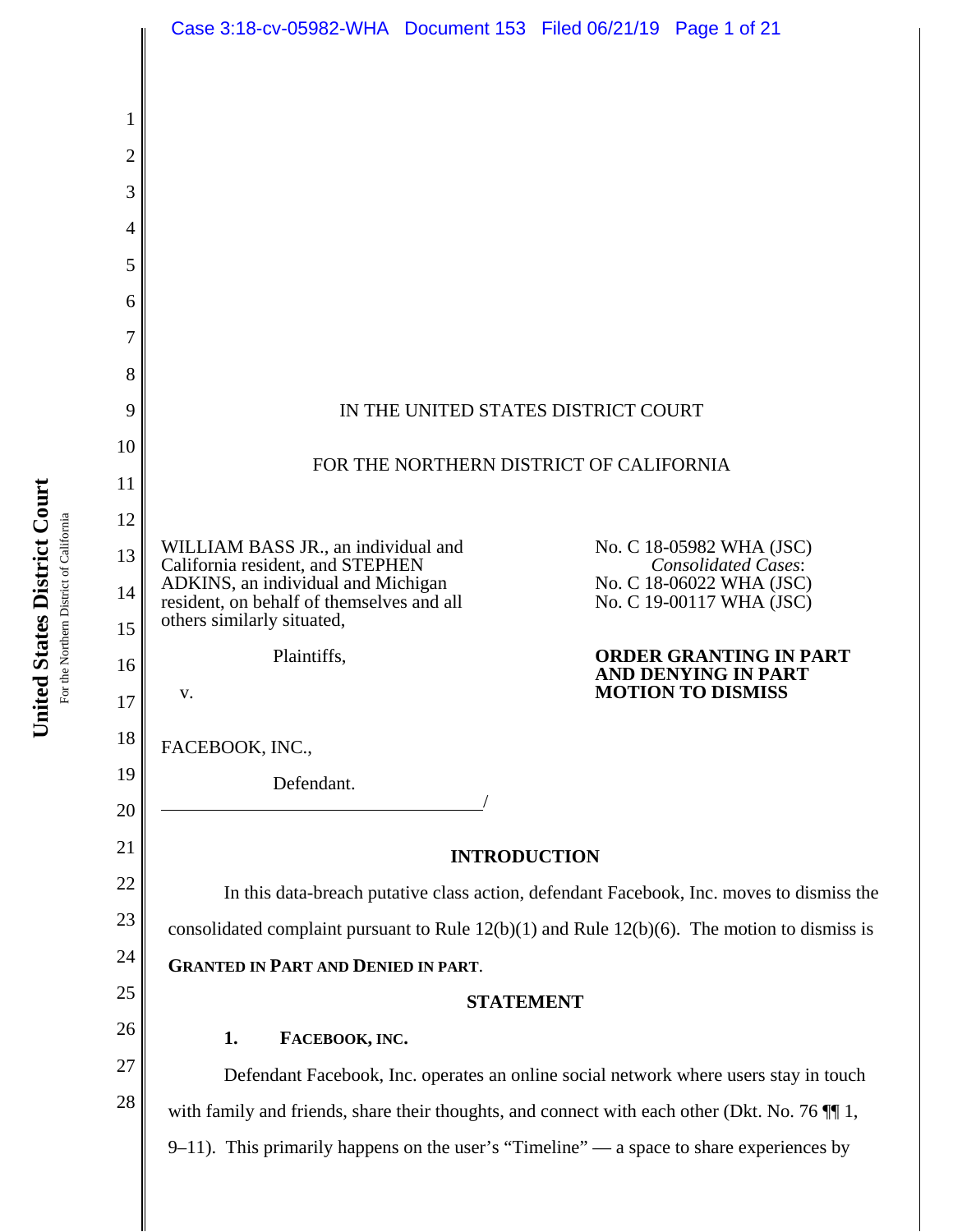## Case 3:18-cv-05982-WHA Document 153 Filed 06/21/19 Page 2 of 21

United States District Court **United States District Court** For the Northern District of California For the Northern District of California

1 2 3 4 5 6 7 8 9 10 11 12 13 14 15 16 17 18 19 20 21 22 23 24 25 26 27 28 posting various forms of content, such as comments, photos, and videos (Bream Decl. ¶¶ 7, 8). Facebook's platform is widely used throughout the world. Facebook has approximately 2.2 billion users and an annual revenue of \$40.65 billion (Dkt. No. 76  $\P$  1, 11). Facebook primarily generates its revenue by monetizing its users' information. None of its 2.2 billion users pay Facebook money (*id*. ¶ 10). Instead, approximately 96% of Facebook's revenue "originate[s] from the sale of targeted advertising based on the extensive data Facebook collects, analyzes, and maintains about its users" (*id*. ¶ 11). In addition, the collected information enables the platform technology to operate (*id*. ¶¶ 26, 28, 32). At minimum, Facebook requires every user to share their "name, email address or mobile phone number, date of birth, and gender" (*id*. ¶ 26). In full, however, Facebook purportedly collects a much broader set of data, including: all posts, photos and videos, all replies, likes and reactions, all friends and friend history, all games, every "follow" including individuals, event, activity, service, application, group, web sites, advertisements, all followers of the same, all messages exchanges, event RSVPs, all profile information (username, devices, authentication methods, recoverable email accounts and credentials, encryption settings, phone numbers, challenge response information, biometric information and settings, birth date, major events, employment, education, education history, personal preferences, "about me," religion and political preferences, work history, book preferences, fitness data, news feed preferences, musical preferences), GPS locations where messages, photos, and posts were made, all "pokes," all advertisements, all calls and messages and associated event logs, and all security and login information including all devices used to access Facebook. (*id*. ¶ 126). The collection and maintenance of all this information has impelled Facebook to provide some transparency as to its data-protection practices. To this end, two separate links posted on the website, entitled "Data Policy" and "Privacy Basics" contain representations as to what data are collected, what data are shared, and with whom (*id*. ¶¶ 38, 44). The links also include certain representations such as "Privacy Principles" where Facebook asserts "[w]e design privacy into our products from the outset," "[w]e work around the block [sic] to help protect people's accounts," and "[w]e are accountable" (*id*. ¶ 44).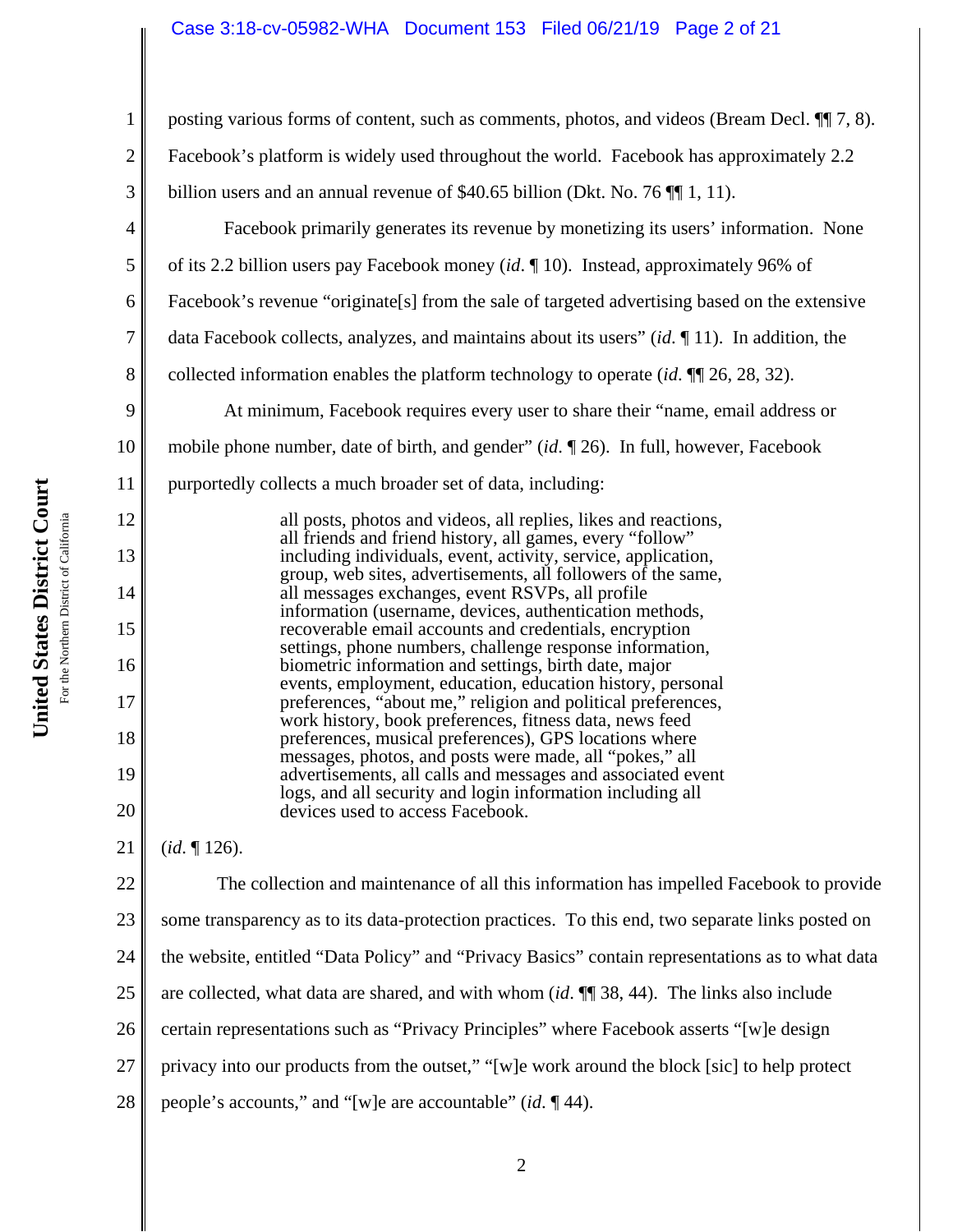### Case 3:18-cv-05982-WHA Document 153 Filed 06/21/19 Page 3 of 21

14

26

27

28

1 2 3 4 5 6 7 8 9 Nevertheless, Facebook users' private information has not been protected. In 2007, Facebook's then-57 million users settled a class action suit which arose from Facebook's "privacy" practices for \$9.5 million. The following year, Facebook exposed the birthdays of roughly 80 million users (*id*. ¶¶ 11, 47–50). Then, in 2011, Facebook settled with the Federal Trade Commission over charges that it had deceived users by "telling them they could keep their information on Facebook private, and then repeatedly allowing it to be shared and made public" (*id*. ¶ 54 n.32) (quoting *Facebook Settles FTC Charges that it Deceived Consumers by Failing to Keep Privacy Promises*, The Fed. Trade Comm'n (Nov. 29, 2011), https://www.ftc.gov/news-events/press-releases/2011/11/facebook-settles-ftc-charges-it-deceive

10 11 12 13 dconsumers-failing-keep). More recently, in 2015, the world learned that Cambridge Analytica had misused personal data from Facebook to generate targeted political advertisements. Facebook's relationship with Cambridge Analytica led to a political uproar. All this preceded the instant suit (Dkt. No. 76  $\P$  $\P$  48, 58).

**2. ACCESS TOKENS**

15 16 17 18 19 20 21 22 23 "Access tokens" star in the instant data breach. When a Facebook user logs into Facebook with a specific username and password, that user can conveniently access Facebook again without being forced to re-enter that information. This ease-of-access is facilitated by the "access token" generated by Facebook for that user upon his or her first log-in. The access token operates as an automatic super password — an electronic object embedded with all of a users' security information — which allows a user to log in numerous times without typing out their username and password each time. Many companies, not just Facebook, use this tool to reduce barriers between the user and the online platform thereby increasing ease-of-access and efficiency (*id*. ¶¶ 81–83).

24 25 Facebook's access tokens, however, carry specific value. As stated in the consolidated complaint:

[o]nce a malicious actor is able to gain access to and compromise that user's access token, Facebook's lack of security and safeguards allowed that malicious actor to then use that access token to gain access to and compromise all tokens from that user's shared or connected web applications (i.e., those applications that utilize the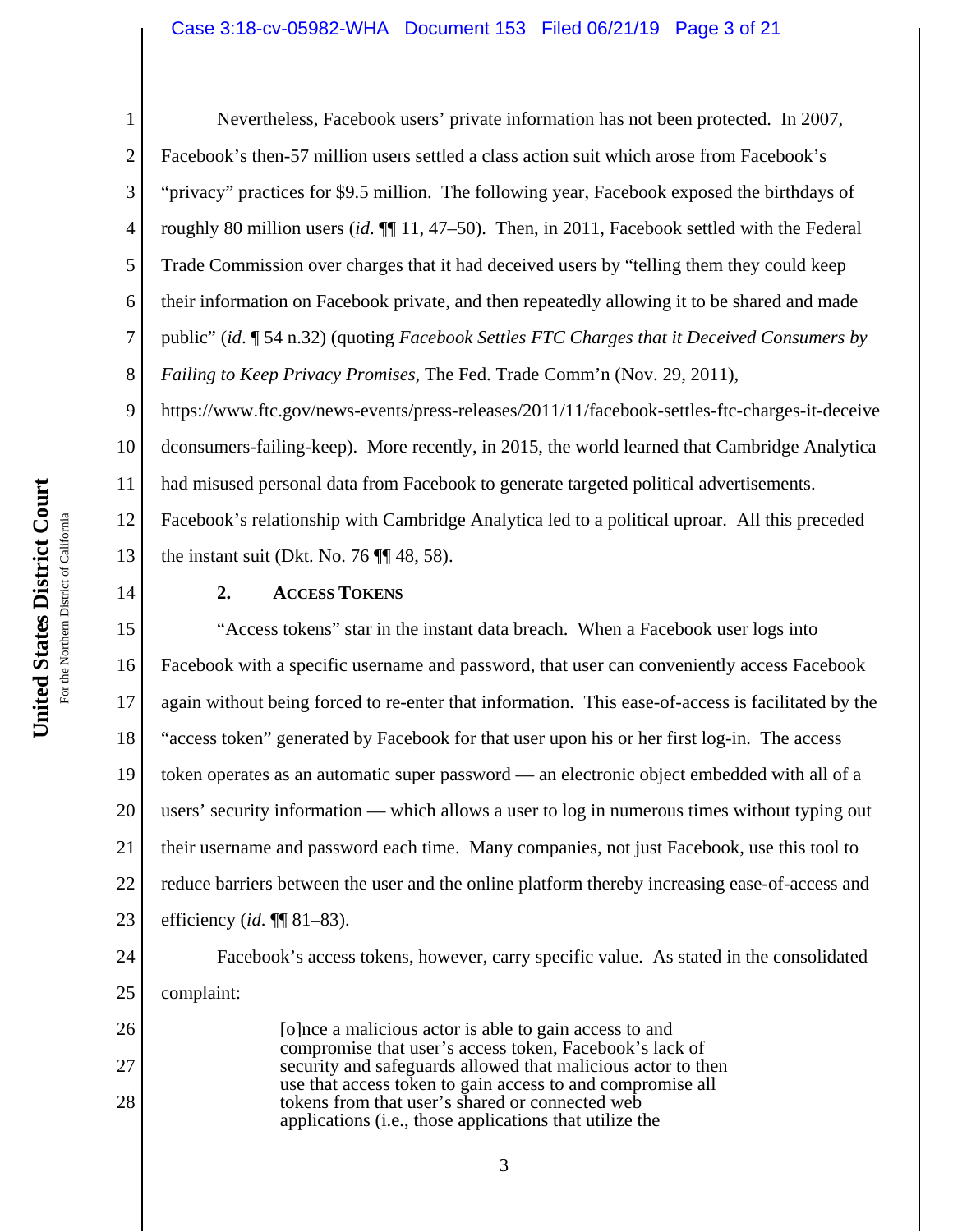| Case 3:18-cv-05982-WHA  Document 153  Filed 06/21/19  Page 4 of 21                                                                                                                                                                                                                                                                                                                                                                                                                                                                                                                                                                                                                                                                                                                                                                                                                      |
|-----------------------------------------------------------------------------------------------------------------------------------------------------------------------------------------------------------------------------------------------------------------------------------------------------------------------------------------------------------------------------------------------------------------------------------------------------------------------------------------------------------------------------------------------------------------------------------------------------------------------------------------------------------------------------------------------------------------------------------------------------------------------------------------------------------------------------------------------------------------------------------------|
| "Facebook Login" system, such as Microsoft Azure cloud<br>platform, SalesForce, etc.). Worse, that malicious actor<br>could then reset all user permissions, passwords, and other<br>safeguards (such as two-factor authentication) not only in<br>Facebook, but also any third-party accounts that utilize<br>Facebook's authentication login features and do so in such<br>a manner that the user is not provided an alert or any other<br><i>notification</i> . From there, the malicious actor can syphon<br>[sic] PII and other personal data from those accounts<br>without hindrance. To prevent unauthorized users from<br>eavesdropping, there is free software to validate the data<br>transferred between the client browser and the application<br>servers. Most hackers also utilize the free software as a<br>simple method to detect and identify easy areas of exploit. |
| $(Id. \P 110)$ (emphasis added).                                                                                                                                                                                                                                                                                                                                                                                                                                                                                                                                                                                                                                                                                                                                                                                                                                                        |
| Put simply, once a Facebook user's access token is compromised, all tokens from the                                                                                                                                                                                                                                                                                                                                                                                                                                                                                                                                                                                                                                                                                                                                                                                                     |
| user's shared or connected web applications (like Skype and Uber) purportedly become                                                                                                                                                                                                                                                                                                                                                                                                                                                                                                                                                                                                                                                                                                                                                                                                    |
| equipped in addition, envanged the sequence to the tolerance and react all other user data permission                                                                                                                                                                                                                                                                                                                                                                                                                                                                                                                                                                                                                                                                                                                                                                                   |

accessible. In addition, anyone with access to the token can reset all other user data permissions and steal the tokens of all connected applications without alerting the original user. Facebook's access tokens are allegedly the key to a breathtaking amount of online access (*id*. ¶¶ 99–101, 109).

Importantly, standard industry practice is for companies to limit the lifespan of the tokens. By contrast, Facebook allegedly designed its access tokens to never expire (*id*. ¶¶ 83, 106–109). With this background in tow, this order now turns to the events at issue.

1

2

3

4

5

6

7

8

9

10

11

12

13

14

15

16

17

18

19

20

21

22

23

24

# **3. THE DATA BREACH**

On September 14, 2018, Facebook discovered it had a coding vulnerability related to its "View As" feature. The vulnerability revealed users' access tokens. Hackers accordingly stole the access tokens for 69,000 users. This led to the theft of a narrow set of information for 15 million worldwide users (2.7 million United States users) and a more comprehensive set of information for 14 million worldwide users (1.2 million United States users) (*id*. ¶¶ 84, 95).

The hacking began sometime after July 2017. The specific source of the vulnerability

related to the internal coding of Facebook's "View As" feature. This feature permitted users to

see what their own "Timeline" looked like to other users (*id*. ¶¶ 3, 88, 91, 94). To illustrate, if a teenage user wanted to see his own account from the perspective of his parents' account, the teenager would utilize this "View As" feature *on his own account* to "view" the account "as"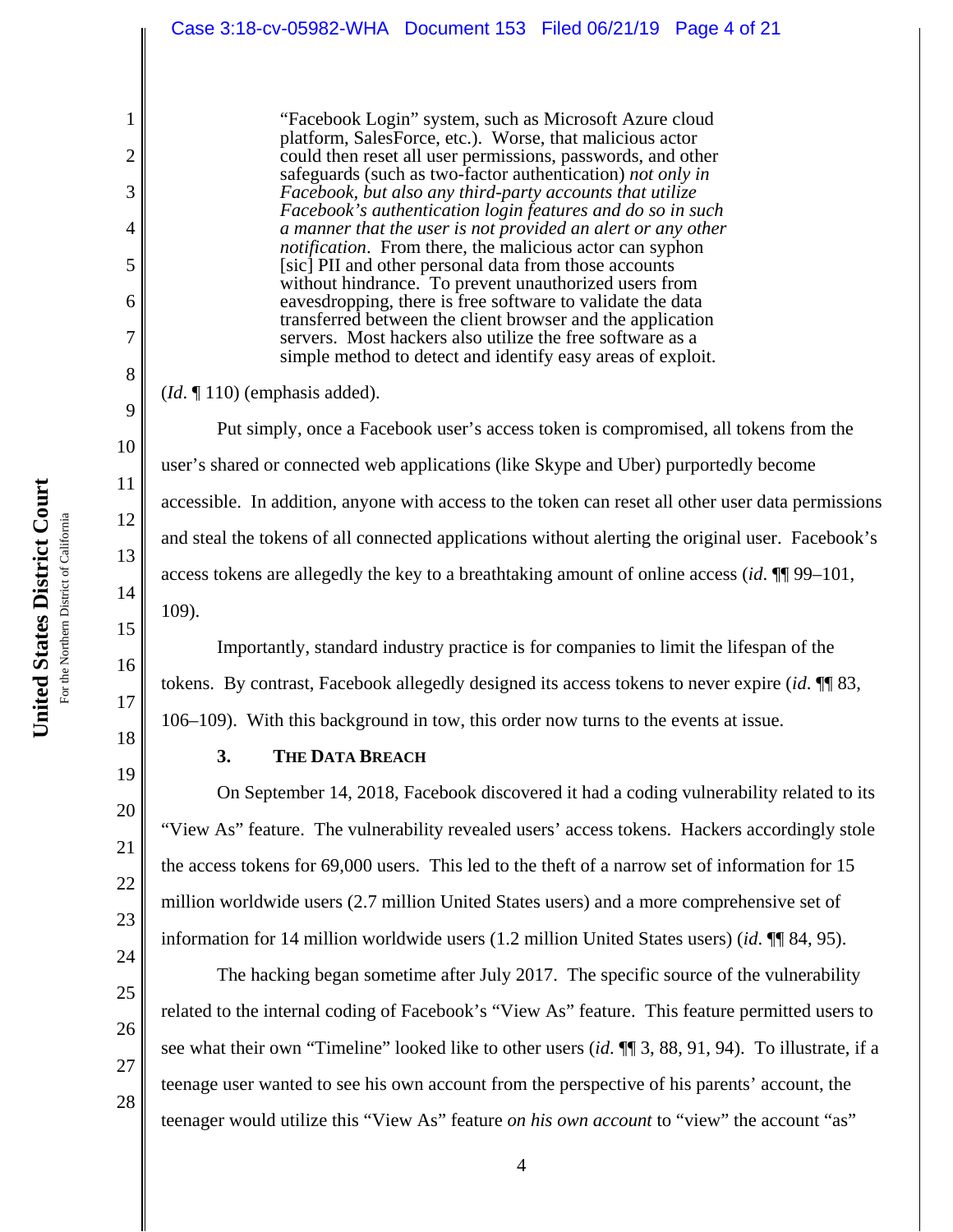his parents. This would enable the teenager to see firsthand what information his parents could and could not see on the teenager's account.

Momentarily stepping outside the consolidated complaint, Facebook has provided a declaration with step-by-step information of how the attack took place. Per the declaration, when a user's "Timeline" would be accessed in the "View As" mode, an access token *of the other user* would generate in the Hypertext Markup Language ("HTML") of the web page. The HTML is the part of the webpage that says "www.Facebook.com." So, when the teenager viewed his account through the eyes of his parents' account, his parents' access token generated in the part of the webpage that says "www.Facebook.com." These attackers could then utilize the parents' access token to access the parents' account and repeat the identical process with the parents' friends. Ultimately, per Facebook's declaration, approximately 69,000 user accounts had their full accounts accessed through this vulnerability (Bream Decl.  $\P$  12, 14).

13 14 15 16 This vulnerability did not occur every time a user utilized the "View As" feature. Rather, the vulnerability only materialized if two additional (somewhat random) conditions were satisfied. *First*, the teenager's birthday had to be visible on the "Timeline." *Second*, at least three other users had to have posted birthday messages on that "Timeline" (*id*. ¶¶ 13, 14).

17 18 19 20 21 22 23 24 25 26 Significantly, the vulnerability allowed for access tokens to be generated only if the "seed user" (the teenager) met the conditions described above. Accordingly, even if one user was vulnerable, not every account linked was also vulnerable (*id*. ¶ 16). To illustrate, if the teenager had his birthday visible on his "Timeline" and had three friends wish him happy birthday on his "Timeline," then his parents' access token would be generated when the teenager viewed his account through the eyes of his parents' account. With the parents' access token in hand, the attackers could then turn to the parents' account and treat that account as a new seed user account. If, however, the parents' account did not have a birthday visible on their own "Timeline," the access tokens to the parents' friends' accounts would not be revealed. This would end that branch of the access-token collection tree.

27 28 The information taken in the attack did not end with these 69,000 users. Facebook connects users to each other. This means that once accounts have been connected to each other

1

2

3

4

5

6

7

8

9

10

11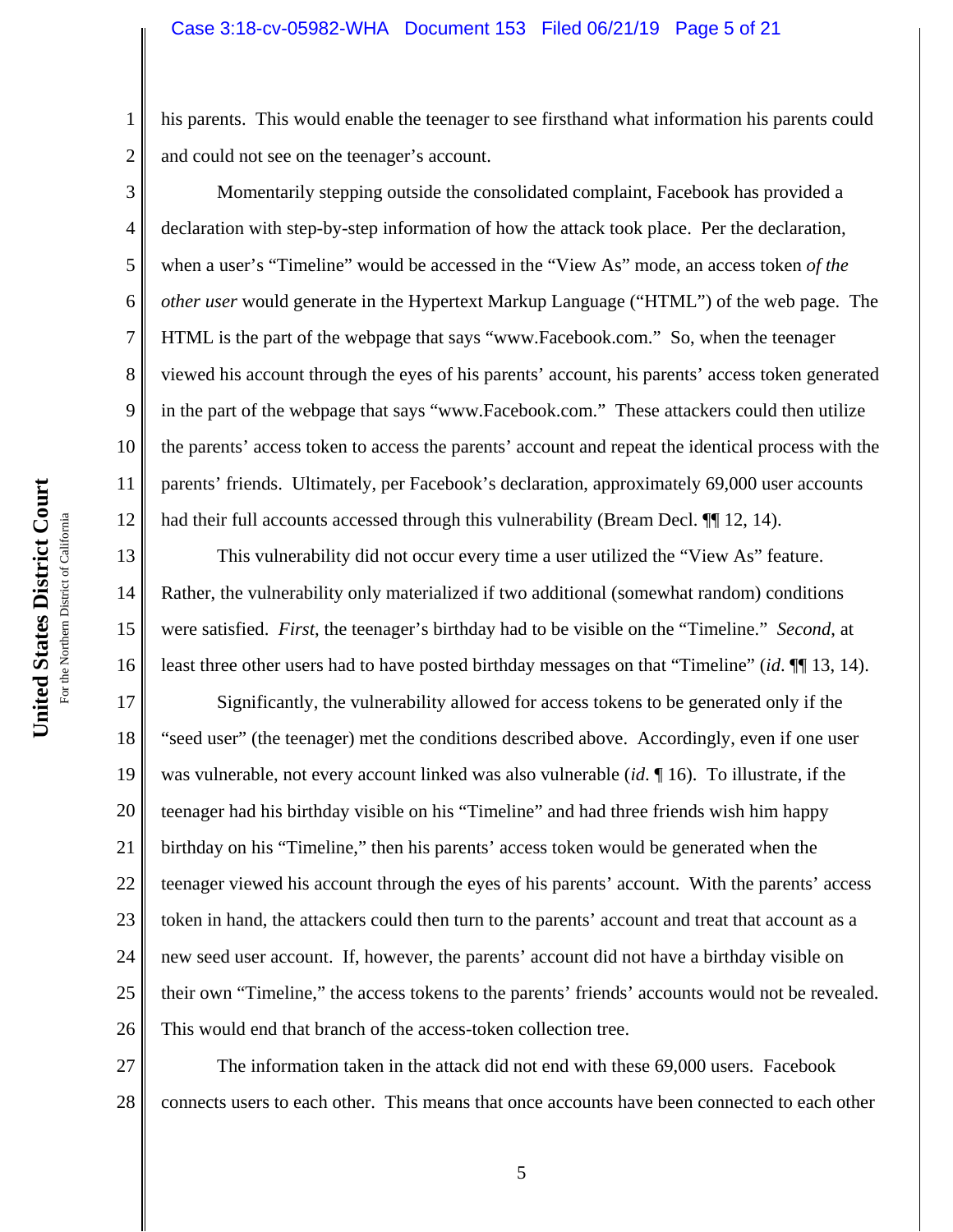#### Case 3:18-cv-05982-WHA Document 153 Filed 06/21/19 Page 6 of 21

as "friends" on Facebook, one user can see another user's information. Once the attackers compromised the access tokens to an account, account-information associated with connected accounts could be culled as well. This resulted in 29 million users (approximately 4 million users in the United States) having information taken in this data breach, according to Facebook (*id*. ¶ 9).

These 29 million users can be divided into two groups. The first group comprises of approximately 15 million users (2.7 million users in the United States). For these users, the attackers obtained solely the user's name and basic contact information (phone number and/or email addresses, depending on which users had chosen to provide to Facebook) (*id*. ¶ 11.c.).

10 11 12 13 14 15 16 17 The second group comprises of approximately 14 million users (1.2 million users in the United States). For these users, in addition to the information listed for the first group, the hackers also obtained the username, gender, date of birth, and (if users had chosen to share it) workplace, education, relationship status, religious views, hometown, self-reported current city, website, the user's locale/language, the types of devices used to access Facebook, the last ten places the user "checked into" or was "tagged" in on Facebook, the people or pages that the user "followed" on Facebook, and the user's fifteen most recent searches using the Facebook search bar (*id*. ¶ 11.d.).

### **5. THIS ACTION**

19 20 21 22 23 24 Facebook first became aware of a potential data breach on September 14, 2018. Facebook's engineering team isolated the security flaws on September 25, 2018. Facebook notified potentially affected users on September 28, 2018. Facebook then purportedly invalidated the access tokens of over 90 million accounts that were potentially impacted by the vulnerability and effected a "forced logout" which "requir[ed] [users] to reenter their passwords" to access their accounts (Dkt. No. 76 ¶¶ 84–87, 91–92).

25 26 27 28 After the breach had been publically announced, eleven separate lawsuits were filed against Facebook. These lawsuits generally alleged that Facebook failed to adequately protect its users' accounts. A public tutorial on the issue of personal information in the context of data breaches proceeded in the district court. The eleven actions were then consolidated and an

1

2

3

4

5

6

7

8

9

18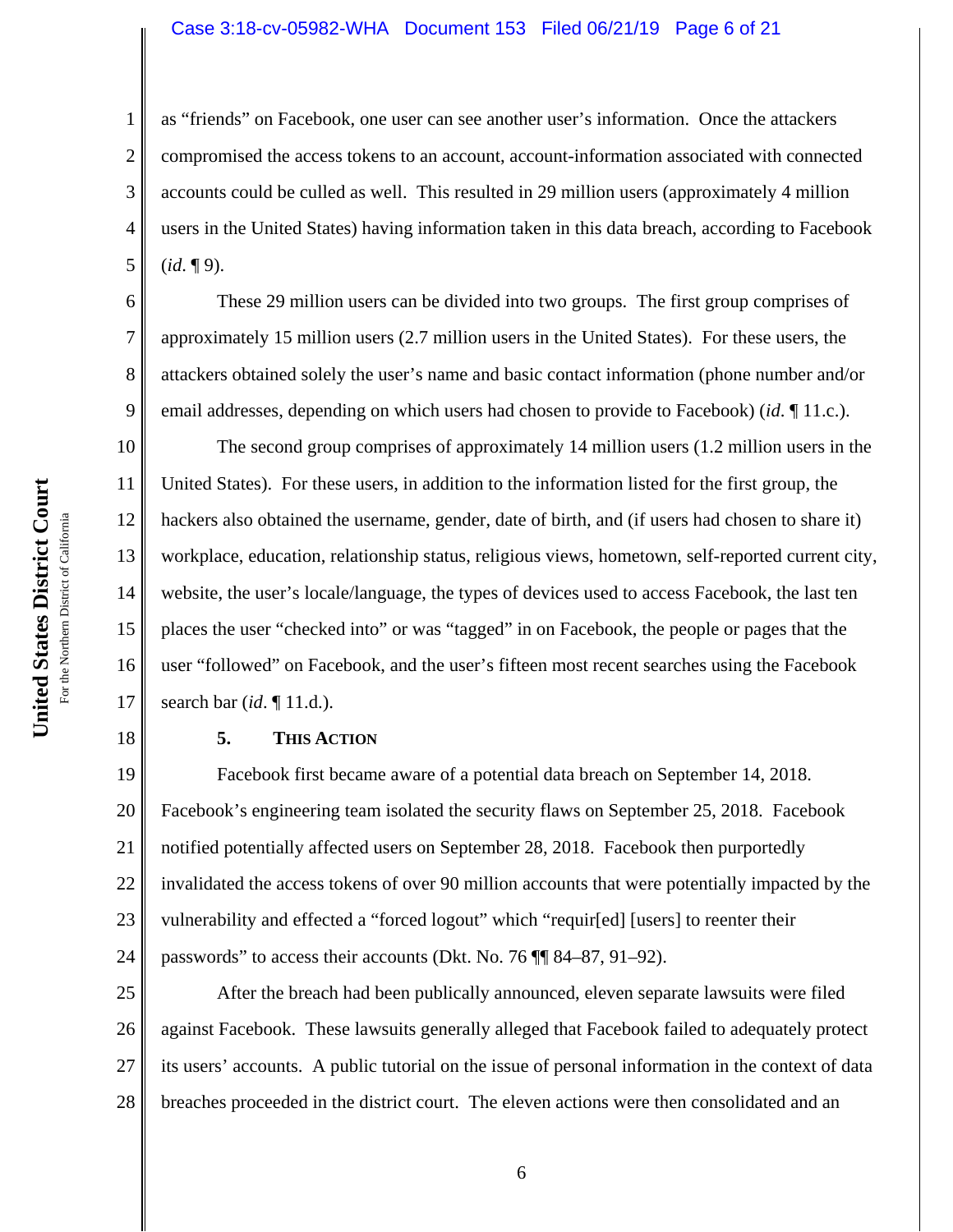#### Case 3:18-cv-05982-WHA Document 153 Filed 06/21/19 Page 7 of 21

amended consolidated complaint was filed (Dkt. Nos. 67, 76). Five named plaintiffs filed the consolidated complaint. Except for one original named plaintiff, every named plaintiff who had not filed the consolidated complaint voluntarily withdrew without prejudice (Dkt. Nos. 87–94).

4 5 10 The consolidated complaint asserted ten claims on behalf of a class of Facebook users in the United States "whose [personal identifiable information] was compromised in the data breach announced by Facebook on September 28, 2018" (*id*. ¶¶ 13, 179). Those ten claims are: (i) breach of contract; (ii) breach of implied contract; (iii) breach of implied covenant of good faith and fair dealing; (iv) quasi-contract for non-restitutionary damages; (v) negligence; (vi) negligence per se; (vii) violation of California's Unfair Competition Law; (viii) violation of California's Consumer Legal Remedies Act; (ix) breach of confidence; and (x) declaratory judgment.

12 13 14 15 16 Due to the number of consolidated cases, an order was issued appointing co-interim class counsel to coordinate motion practice and discovery (Dkt. No. 79). Facebook moved to dismiss (Dkt. No. 96). After full briefing (Dkt. Nos. 108, 115), a hearing followed in May 2019. At the hearing, it came to light that Facebook had asked for, and not received, the benefit of plaintiffs' depositions. Those depositions were immediately ordered.

17 18 19 The depositions took place. The parties filed supplemental briefing (Dkt. Nos. 122, 135). Three of the five remaining named plaintiffs abruptly withdrew (Dkt. Nos. 140–142). This order follows.

20

23

1

2

3

6

7

8

9

11

## **ANALYSIS**

21 22 Facebook moves under two different rules: Rule 12(b)(1) and Rule 12(b)(6). This order assesses each in turn.

### **1. RULE 12(b)(1)**

24 25 26 27 28 Rule  $12(b)(1)$  requires dismissal of claims where a plaintiff fails to establish subjectmatter jurisdiction. *White v. Lee*, 227 F.3d 1214, 1242 (9th Cir. 2000). "Rule 12(b)(1) attacks on jurisdiction can be either facial, confining the inquiry to allegations in the complaint, or factual, permitting the court to look beyond the complaint." *Savage v. Glendale Union High School, Dist. No. 205, Maricopa County*, 343 F.3d 1036, 1039 n.2 (9th Cir. 2003) (citation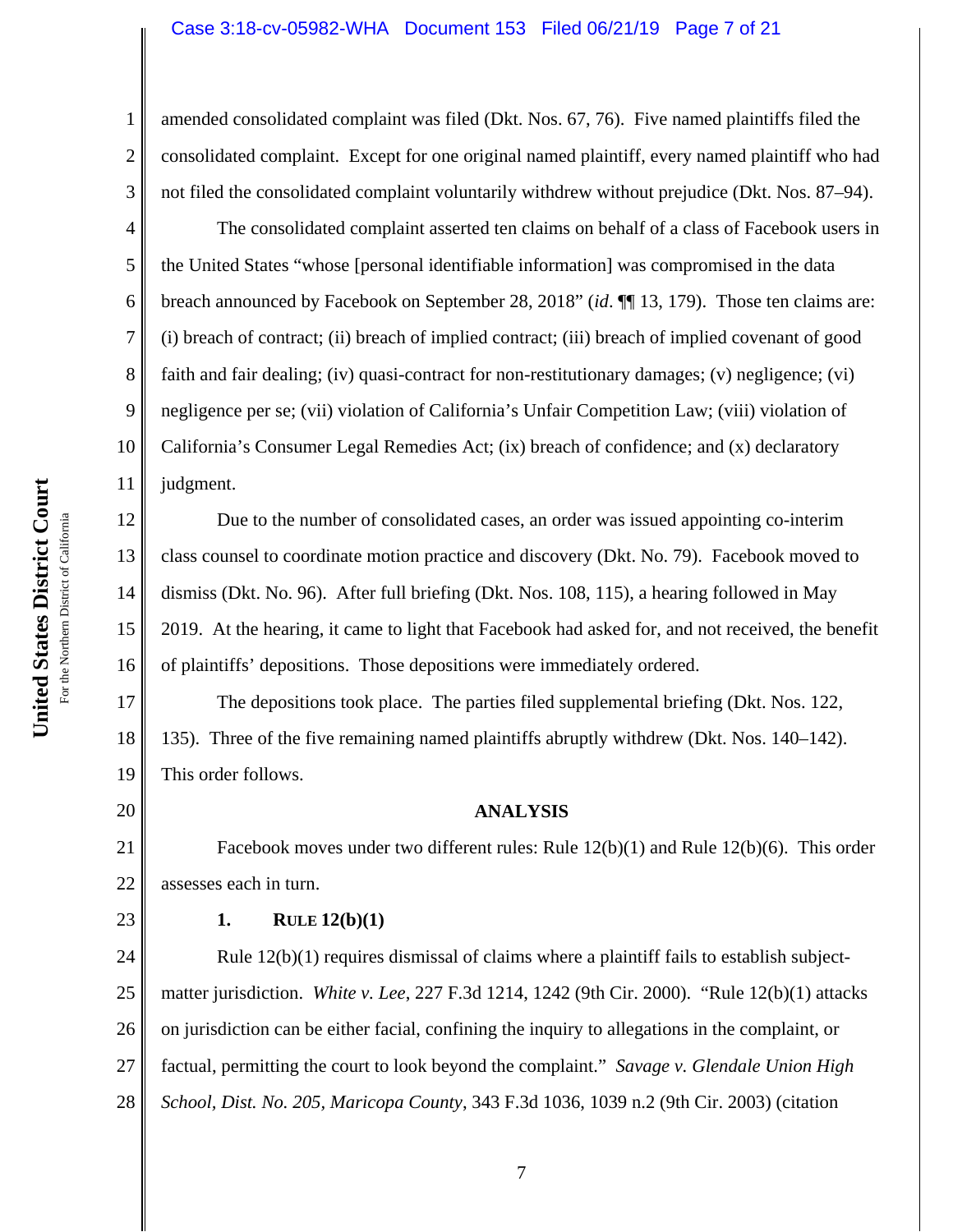#### Case 3:18-cv-05982-WHA Document 153 Filed 06/21/19 Page 8 of 21

omitted). Facebook urges both. Still, because the moving party in a factual attack *converts* the motion into a factual motion, *see Safe Air for Everyone v. Meyer*, 373 F.3d 1035, 1039 (9th Cir. 2004), the *facial* attack is subsumed by the *factual* attack. This order therefore only assesses Facebook's factual attack. We look beyond the complaint.

Two named plaintiffs remain in this action — plaintiff Stephen Adkins and plaintiff William Bass. They both allege four theories of harm due to Facebook's alleged inadequate safeguarding of its users' personal information. Facebook has factually attacked plaintiffs' Article III standing by properly presenting the declaration of Christopher Bream, the individual who led the security response to the data breach, and depositions of the named plaintiffs. Both plaintiffs must now defend jurisdiction by "furnish[ing] affidavits or other evidence necessary to satisfy its burden of establishing subject matter jurisdiction." *Wolfe v. Strankman*, 392 F.3d 358, 362 (9th Cir. 2004) (citation omitted). For the reasons stated below, plaintiff Stephen Adkins satisfied his burden to establish Article III standing. Plaintiff William Bass did not.

14

1

2

3

4

5

6

7

8

9

10

11

12

13

#### **A. PLAINTIFF STEPHEN ADKINS**

15 16 17 18 19 20 21 22 23 24 A federal court's subject-matter jurisdiction is limited to "cases" or "controversies." *Raines v. Byrd*, 521 U.S. 811, 818 (1997). This limitation requires plaintiff to have standing to bring suit. "To establish Article III standing, an injury must be 'concrete, particularized, and actual or imminent; fairly traceable to the challenged action; and redressable by a favorable ruling.' " *Clapper v. Amnesty Int'l USA*, 568 U.S. 398, 409 (2013) quoting (*Monsanto Co. v. Geertson Seed Farms*, 561 U.S. 139, 149 (2010)). Plaintiff shoulders the burden to establish these elements "with the manner and degree of evidence required at the successive stages of litigation." *Lujan v. Def. of Wildlife*, 504 U.S. 555, 561 (1992). Nevertheless, should a plaintiff fail to meet his standing burden, the lawsuit must be dismissed under Rule 12(b)(1). *Steel Co. v. Citizens for a Better Env't*, 523 U.S. 83, 109–110 (1998).

25 26 27 28 The bugaboo here is the first standing element: injury in fact. To satisfy the injury in fact element, "the plaintiff must show that he personally has suffered some actual or threatened injury as a result of the putatively illegal conduct of the defendant." *Gladstone Realtors v. Vill. of Bellwood*, 441 U.S. 91, 99 (1979). "[T]hreatened injury must be certainly impending" and a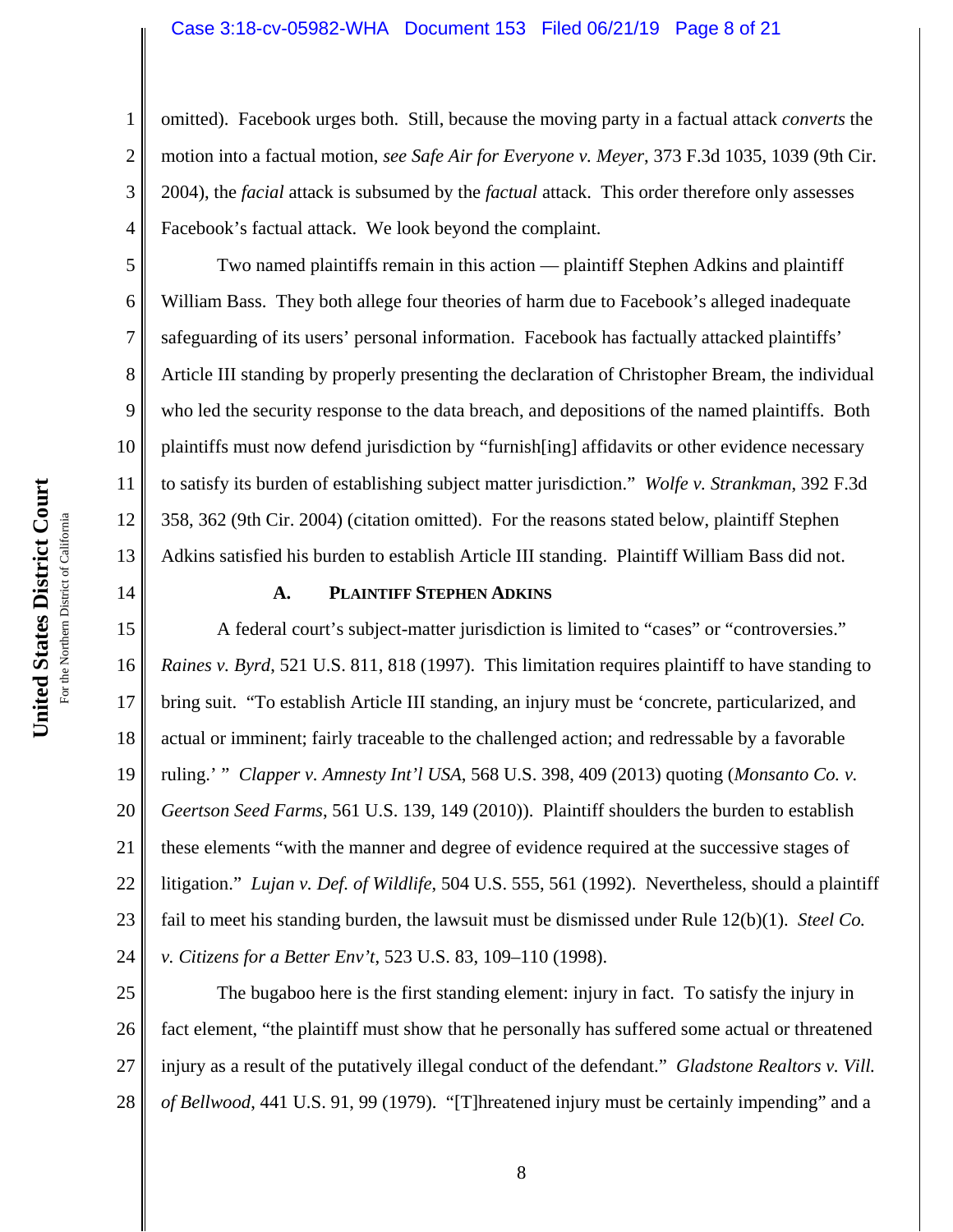#### Case 3:18-cv-05982-WHA Document 153 Filed 06/21/19 Page 9 of 21

"possible future injury" does not suffice. *Clapper*, 568 U.S. at 409 (quotations omitted).

"[N]amed plaintiffs who represent a class must allege and show that they personally have been injured, not that injury has been suffered by other, unidentified members of the class to which they belong and which they purport to represent." *Lewis v. Casey*, 518 U.S. 343, 357 (1996) (citations and internal quotations omitted).

Plaintiff Adkins alleged the following four harms: (i) substantial risk of future identity theft based on the information taken; (ii) lost time responding to the data breach; (iii) loss of the value of personal information; and (iv) failure to receive the benefit of his bargain with Facebook. The former two harms have been sufficiently established at this stage. It is therefore unnecessary to consider the latter two here. (Because they are economic harms, the latter two alleged harms will instead be analyzed in the context of Section 17200 and the CLRA.)

Facebook notified plaintiff Adkins that he had been subject to the data breach. A reasonable inference can therefore be drawn which traces the plausibly alleged harms to the purported mishandling of plaintiff Adkins's personal information through the data breach. Accordingly, at this stage, plaintiff Adkins has established that he has standing.

16 17 18 19 20 21 22 Plaintiff Adkins provided Facebook with his name, email address, telephone number, date of birth, locations, work and education history, hometown, relationship status, and photographs (Adkins Dep. 185:2–186:10, 314). Facebook informed plaintiff Adkins through a notification that his information had been taken in this data breach. Plaintiff Adkins purported to have subsequently received extensive "phishing" emails and text messages. Plaintiff Adkins also spent as much as an hour managing the aftermath of the data breach (Dkt. No. 76 ¶¶ 163–170).This order now assesses the dual harms of risk of future identity theft and lost time.

## *i. Risk of Future Identity Theft*

24 25 26 27 28 The information taken in this data breach gave hackers the means to commit further fraud or identity theft. Plaintiff Adkins personally alleges this information was taken. Specifically, his name, email address, telephone number, date of birth, locations, work and education history, hometown, relationship status, and photographs now reside with criminals (Adkins Dep. 185:2–186:10, 314). Extensive "phishing" emails and text messages have

1

2

3

4

5

6

7

8

9

10

11

12

13

14

15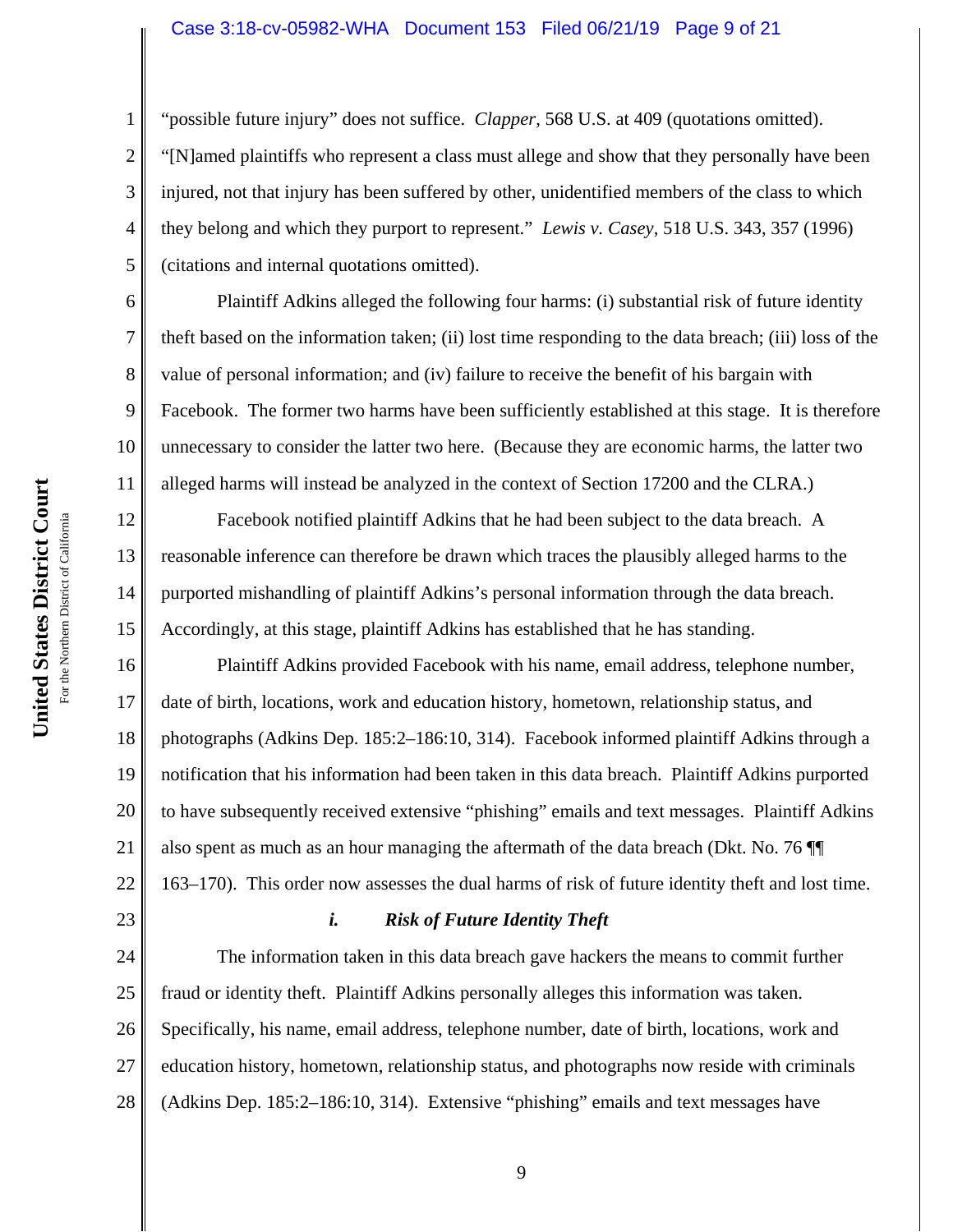2 bombarded plaintiff Adkins since the attack. Between the hacking and the phishing, plaintiff Adkins has plausibly shown risk of further fraud and identity theft.

Facebook argues that no sensitive information was taken. In *Krottner v. Starbucks Corp.*, our court of appeals concluded that the combination of the sensitivity of personal information with its theft can suffice to allege injury-in-fact. 628 F.3d 1139, 1140–43 (9th Cir. 2010). There, some of the data taken included social security numbers. Here, Facebook has gone to great lengths to show that all the information taken was otherwise publicly available information and not sensitive.

9 10 11 12 13 14 15 16 17 18 19 20 The information taken, however, need not be sensitive to weaponize hackers in their quest to commit further fraud or identity theft. To this end, a more recent decision from our court of appeals held that the rightful injury-in-fact determination is not to look at the minutia of what information had been taken — such as credit card information or social security numbers — but to specifically determine whether the data taken "gave hackers the means to commit fraud or identity theft." *In re Zappos.com, Inc.*, 888 F.3d 1020, 1027–29 (9th Cir. 2018), *cert. denied sub nom. Zappos.com v. Stevens*, 139 S. Ct. 1373 (2019). This is not a departure from *Krottner*, which emphasized that the key inquiry was the "increased risk of identity theft." *Krottner*, 628 F.3d at 1142. Imminent injury in fact can be established through information similar in function to social security numbers so long as the stolen data operated to be "sufficiently similar to that in *Krottner* to require the same conclusion . . . ." *In re Zappos.com, Inc.*, 888 F.3d at 1027.

21 22 23 24 25 26 27 The stolen data here is sufficiently similar. A social security number derives its value in that it is immutable. So is someone's date of birth, hometown, and high school, which had been taken here from plaintiff Adkins. As a result of this data breach, this information can now forever be wielded to identify plaintiff Adkins and target him in fraudulent schemes and identity theft attacks. The rest of the alterable information taken, such as plaintiff Adkins's name, email address, telephone number, locations, work and education history, relationship status, and photographs, now in the hands of nefarious actors, will provide further ammo. Put simply, the

United States District Court **United States District Court** For the Northern District of California For the Northern District of California 1

3

4

5

6

7

8

28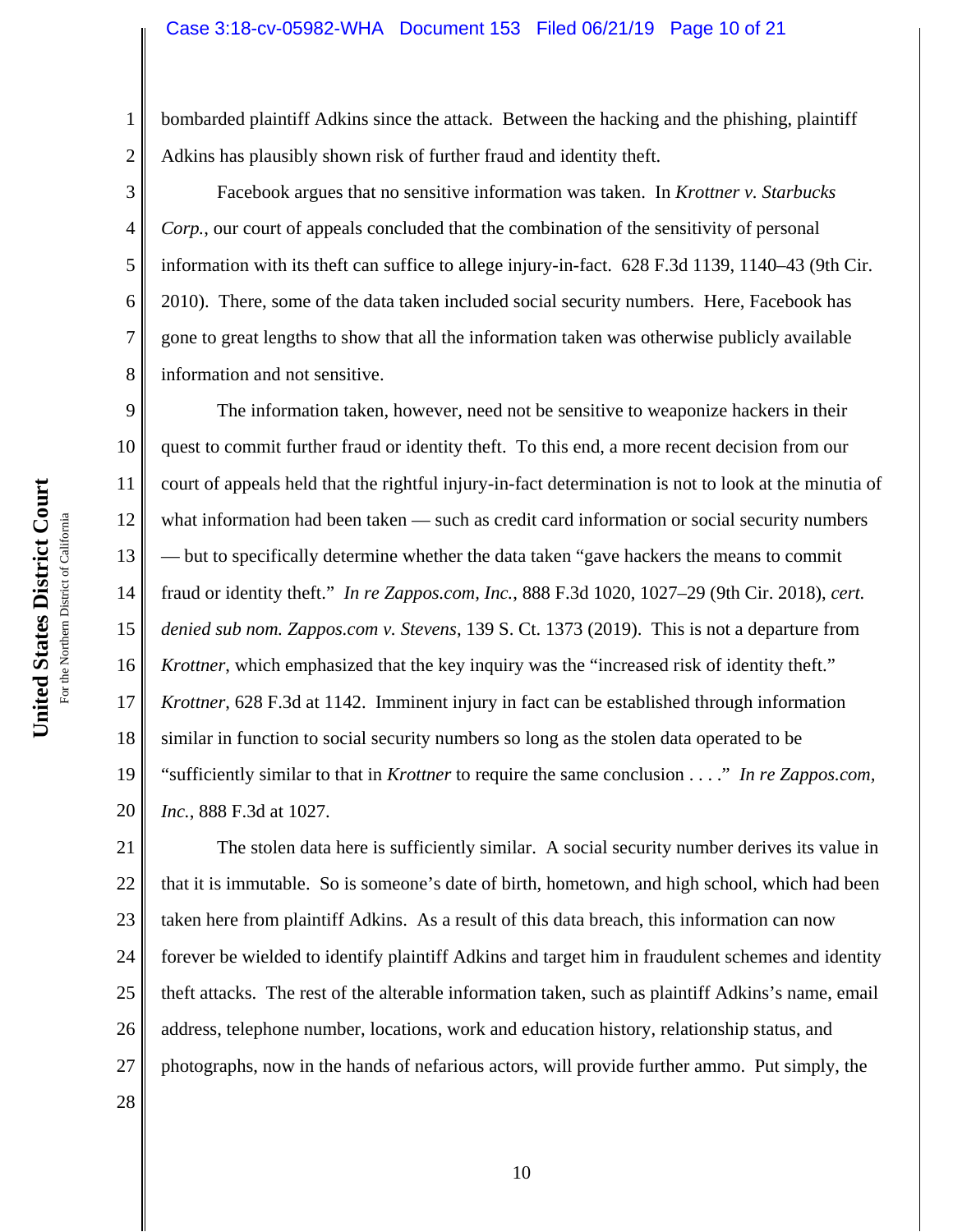2 amount of information taken "gave hackers the means to commit fraud or identity theft." *Ibid*. This suffices under *Krottner* and *Zappos*.

We must not forget that the hackers did not merely attack Facebook and loot it. These hackers went out of their way to run search queries on 69,000 hacked accounts for the sole purpose of culling personal information from an additional 30 million people. The attackers' cards have been revealed: the goal was not merely to attack, the goal was to take personal information on a mass scale. It is not too great a leap to assume, therefore, that their goal in targeting and taking this information was to commit further fraud and identity theft.

9 10 11 12 That each strand of information can be painstakingly collected through a mishmash of other sources is irrelevant. Facebook is a centralized location which stores personal information for billions of users. Constructing this information from random sources bit by bit, would be hard.

13 14 15 16 17 18 19 20 21 22 "Where a data breach targets personal information, a reasonable inference can be drawn that the hackers will use the victims' data for the fraudulent purposes alleged in Plaintiffs' complaints." *Galaria v. Nationwide Mut. Ins. Co.*, 663 F. App'x 384, 388 (6th Cir. 2016). "Why else would hackers break into a store's database and steal consumers' private information? Presumably, the purpose of the hack is, sooner or later, to make fraudulent charges or assume those consumers' identities." *Remijas v. Neiman Marcus Grp., LLC*, 794 F.3d 688, 693 (7th Cir. 2015). Between the obvious goal of taking personal information, the nature and amount of information taken, and the extended phishing emails which have subsequently followed the attack, plaintiff Adkins has plausibly shown he is at risk of further fraud and identity theft.

## *ii. Loss of Time*

24 25 26 27 28 Our court of appeals has never considered whether loss of time rectifying the aftermath of a data breach suffices to establish harm for standing. Recently, however, the United States Court of Appeals for the Seventh Circuit stated that in a data breach, "the value of one's own time needed to set things straight is a loss from an opportunity-cost perspective." *Dieffenbach v. Barnes & Noble, Inc.*, 887 F.3d 826, 828 (7th Cir. 2018). Here, plaintiff Adkins has stated

1

3

4

5

6

7

8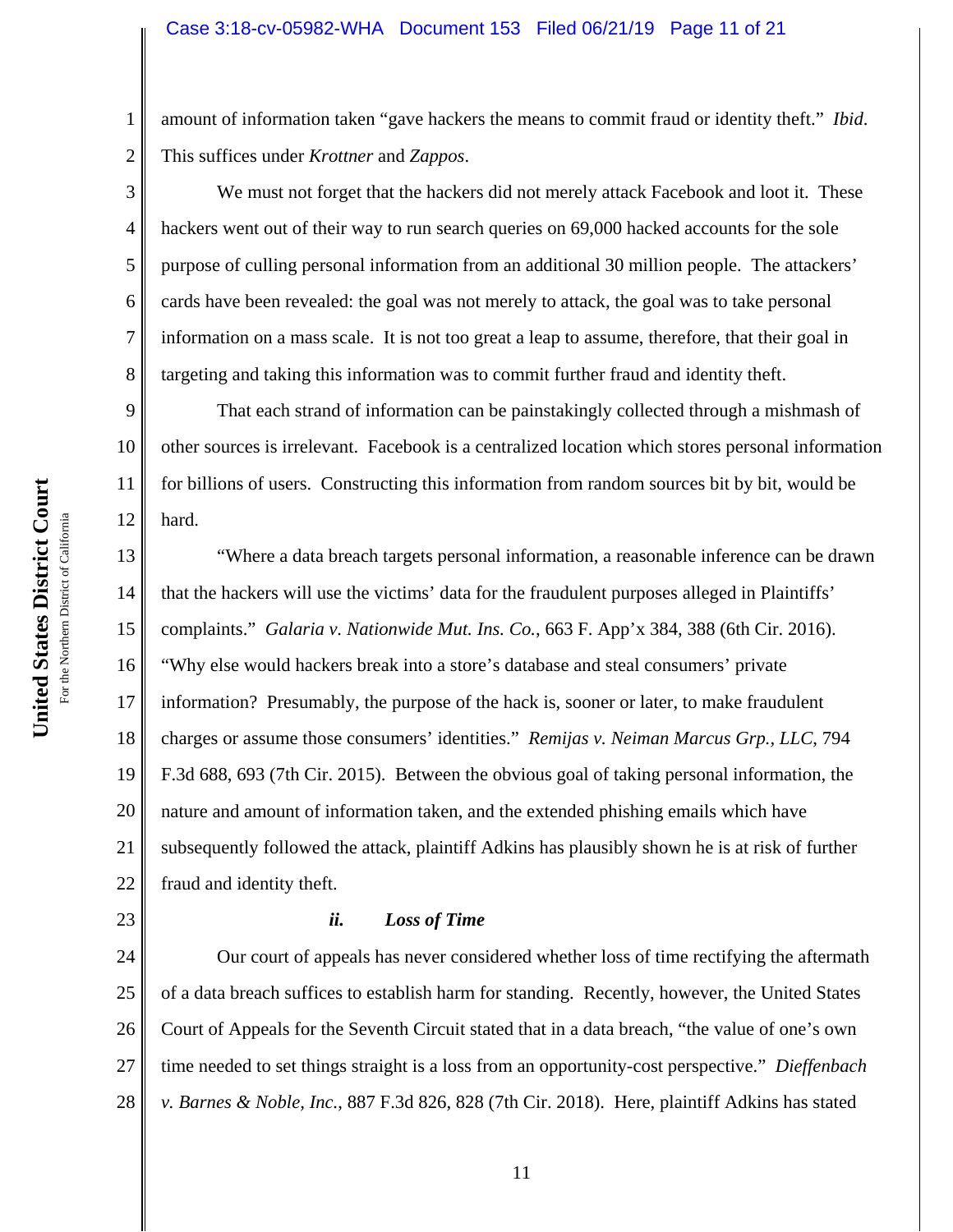#### Case 3:18-cv-05982-WHA Document 153 Filed 06/21/19 Page 12 of 21

that he received around 30 e-mails which he spent between a few minutes and an hour sorting through (Adkins Dep. 204:9–205:2). This order agrees with *Dieffenbach* that loss of time establishes injury in fact.

This order also concludes that the amount of time alleged here establishes injury. True, sorting through a few dozen e-mails may or may not have taken an hour to rectify and perhaps the time spent later proves *de minimis*. This story, however, has yet to end. As consequences of this data breach continue to unfold, so too, will plaintiff's invested time. More phishing emails will pile up. At this stage, the time loss alleged suffices.

 $*$  \*  $*$  \*  $*$ 

10 11 12 Plaintiff Adkins has established standing through the dual harms of increased risk of future harm and loss of time. As to plaintiff Adkins, Facebook's Rule  $12(b)(1)$  motion is therefore **DENIED**.

#### **B. PLAINTIFF WILLIAM BASS, JR.**

14 15 16 17 18 19 At the pleading stage, plaintiff bears the burden of "demonstrating that . . . injury-in-fact is . . . fairly traceable to the challenged action." *Davidson v. Kimberly-Clark Corp.*, 889 F.3d 956, 967 (9th Cir. 2018), *cert. denied,* 129 S. Ct. 640 (2018) (citing *Monsanto Co. v. Geertson Seed Farms*, 561 U.S. 139, 149 (2010)). Here, the challenged action is Facebook not adequately safeguarding its users' personal information. Plaintiff Bass's allegations do not demonstrate a plausible link to that action.

20 21 22 23 24 25 26 27 The main difference between plaintiff Bass and plaintiff Adkins in terms of establishing standing, is that plaintiff Adkins alleged he received a notification from Facebook informing him that he had been a victim of the data breach, thereby connecting him to the data breach. Plaintiff Bass never so alleges. Of course, the lack of a notice alone does not foreclose plaintiff Bass from establishing standing. What forecloses plaintiff Bass from establishing standing here is that none of the circumstantial evidence he provides plausibly connects to the data breach. Either the facts do not trace to the data breach at all or are so common the infinite possibilities forecloses plausibility. Plaintiff Bass has not met his burden.

1

2

3

4

5

6

7

8

9

13

28

**United States District Court**

United States District Court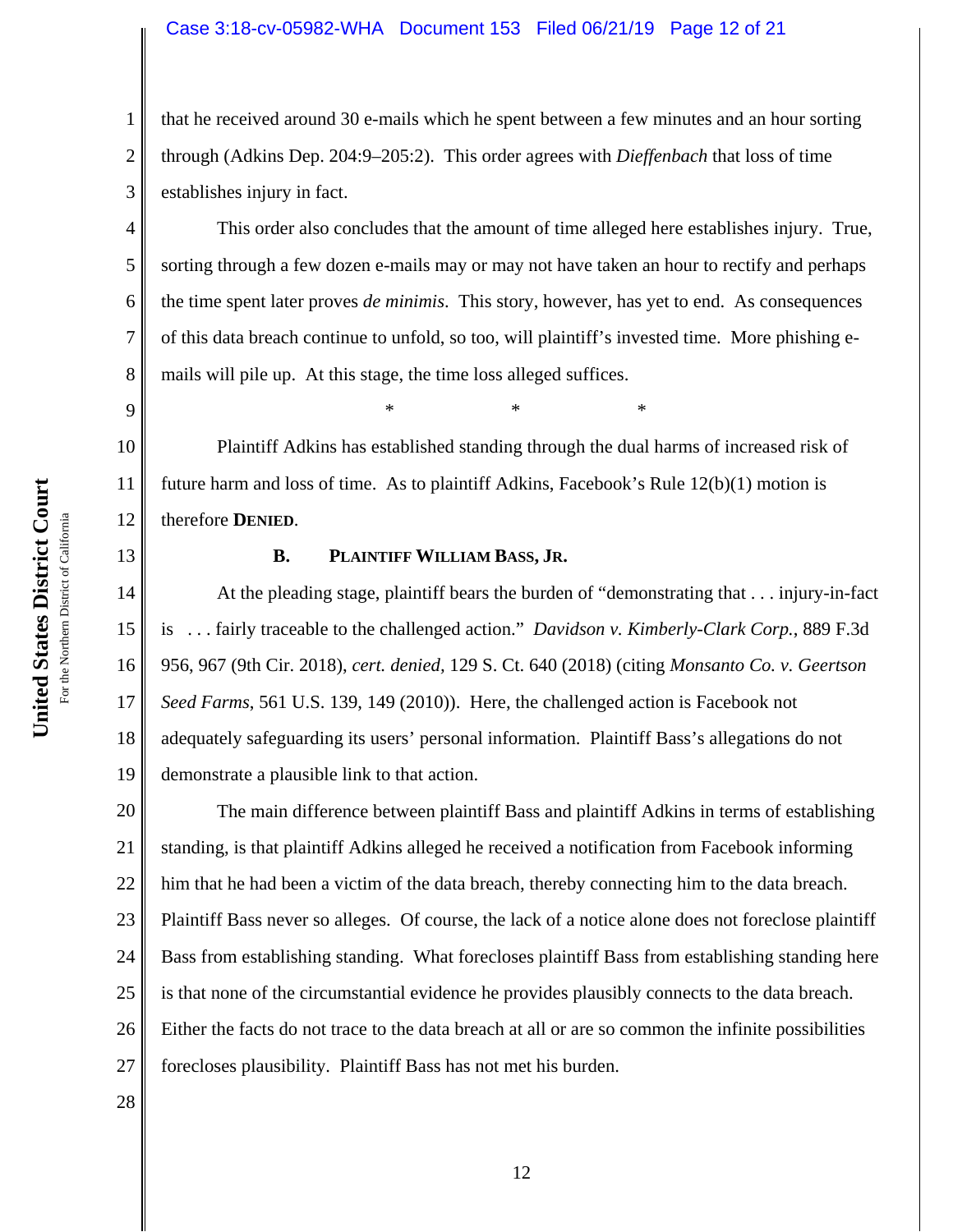#### Case 3:18-cv-05982-WHA Document 153 Filed 06/21/19 Page 13 of 21

Plaintiff Bass alleges he was a victim of the data breach because of three facts: (i) he had been forcibly logged out of his Facebook account; (ii) he received phone calls from people purporting to be his family members; and (iii) he subsequently received fake Facebook friend requests, spam e-mails, and pornographic links on his Facebook messenger service.

These allegations do not suffice to connect the dots to the data breach. The first two facts do not trace to the data breach at all. The consolidated complaint provided that Facebook logged 90 million users out of their accounts to re-set access tokens (Dkt. No. 76 ¶ 4). Accordingly, the data breach did not cause the log-outs, Facebook's independent action did. It is also impossible to tell why plaintiff Bass assumed the phone calls materialized as a result of the data breach. The calls began in late August or early September (Bass Dep. 57:18–23). This was well before personal information from the data breach began to leak. Zero evidence demonstrates that hackers (or their customers) call their victims purporting to be family. No reasonable inference can be drawn connecting the log-outs and these calls to the data breach.

14 15 16 17 18 19 As to the third alleged fact, spam e-mails and fake friend requests simply occur to most, if not all, e-mail and social media users. They are too common and therefore cannot on their own establish causation here. To hold otherwise would effectively negate the standing requirement as to data breaches. Accordingly, although these occurrences may be evidence of having been the victim of a data breach, *on their own*, they cannot serve to connect plaintiff Bass to the data breach.

20 21 22 23 24 To reiterate, that Facebook did not notify plaintiff Bass that he had been victimized by the data breach does not foreclose a plausible allegation at this early stage. Still, *some* plausible connection to the data breach must be shown. Plaintiff Bass cannot merely assume he was a victim through facts that do not trace to the data breach and through occurrences so common the link to the data breach is merely possible.

25 26 27 Real victims from this data breach exist. Facebook has put forward sufficient evidence to show that plaintiff Bass was not one of them. Plaintiff Bass has not sufficiently rebutted this evidence. Facebook's Rule 12(b)(1) motion as to plaintiff Bass is **GRANTED**.

1

2

3

4

5

6

7

8

9

10

11

12

13

28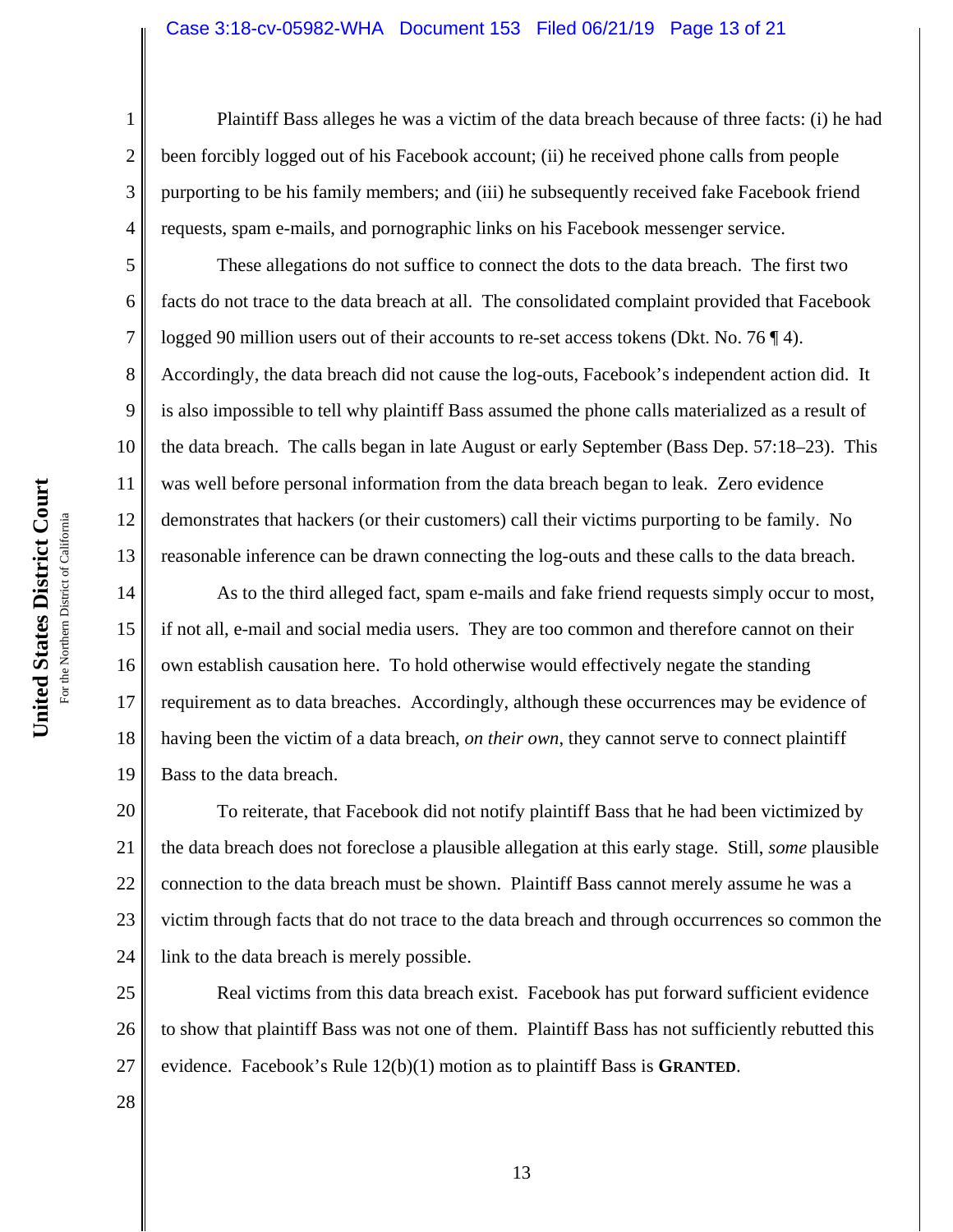## **2. RULE 12(b)(6)**

2 3 4 5 6 7 8 To survive a motion to dismiss under Rule 12(b)(6), a complaint must contain sufficient factual matter, accepted as true, to state a claim for relief that is plausible on its face. *Ashcroft v. Iqbal*, 556 U.S. 662, 678 (2009). A claim is facially plausible when there are sufficient factual allegations to draw a reasonable inference that defendants are liable for the misconduct alleged. While a court must take all of the factual allegations in the complaint as true, it is "not bound to accept as true a legal conclusion couched as a factual allegation." *Bell Atl. Corp. v. Twombly*, 550 U.S. 544, 555 (2007).

9

1

## **A. LIMITATION-OF-LIABILITY SHOWSTOPPER**

10 11 12 The limitation-of-liability clause stops five alleged claims from moving forward. These claims are: (i) breach of contract, (ii) implied contract, (iii) implied covenant of good faith and fair dealing, (iv) quasi-contract, and (v) breach of confidence.

13 14 15 16 17 18 19 20 21 22 23 24 25 26 The Terms of Service provide that California law governs both the terms and any claim. Perhaps regrettably, "[w]ith respect to claims for breach of contract, limitation of liability clauses are enforceable unless they are unconscionable, that is, the improper result of unequal bargaining power or contrary to public policy." *Food Safety Net Servs. v. Eco Safe Sys. USA, Inc.*, 209 Cal. App. 4th 1118, 1126 (2012). Specifically, the Terms of Service covered use of Facebook.com. The limitation-of-liability clause contained therein provided: [w]e work hard to provide the best Products we can and to specify clear guidelines for everyone who uses them. Our Products, however, are provided "as is," and **we make no guarantees that they always will be safe, secure, or error-free**, or that they will function without disruptions, delays, or imperfections. . . . We do not control or direct what people and others do or say, and **we are not responsible for their actions or conduct (whether online or offline)** or any content they share (including offensive, inappropriate, obscene, unlawful, and other objectionable content). We cannot predict when issues might arise with our Products. **Accordingly, our liability shall be limited to the fullest extent permitted by applicable law**, and under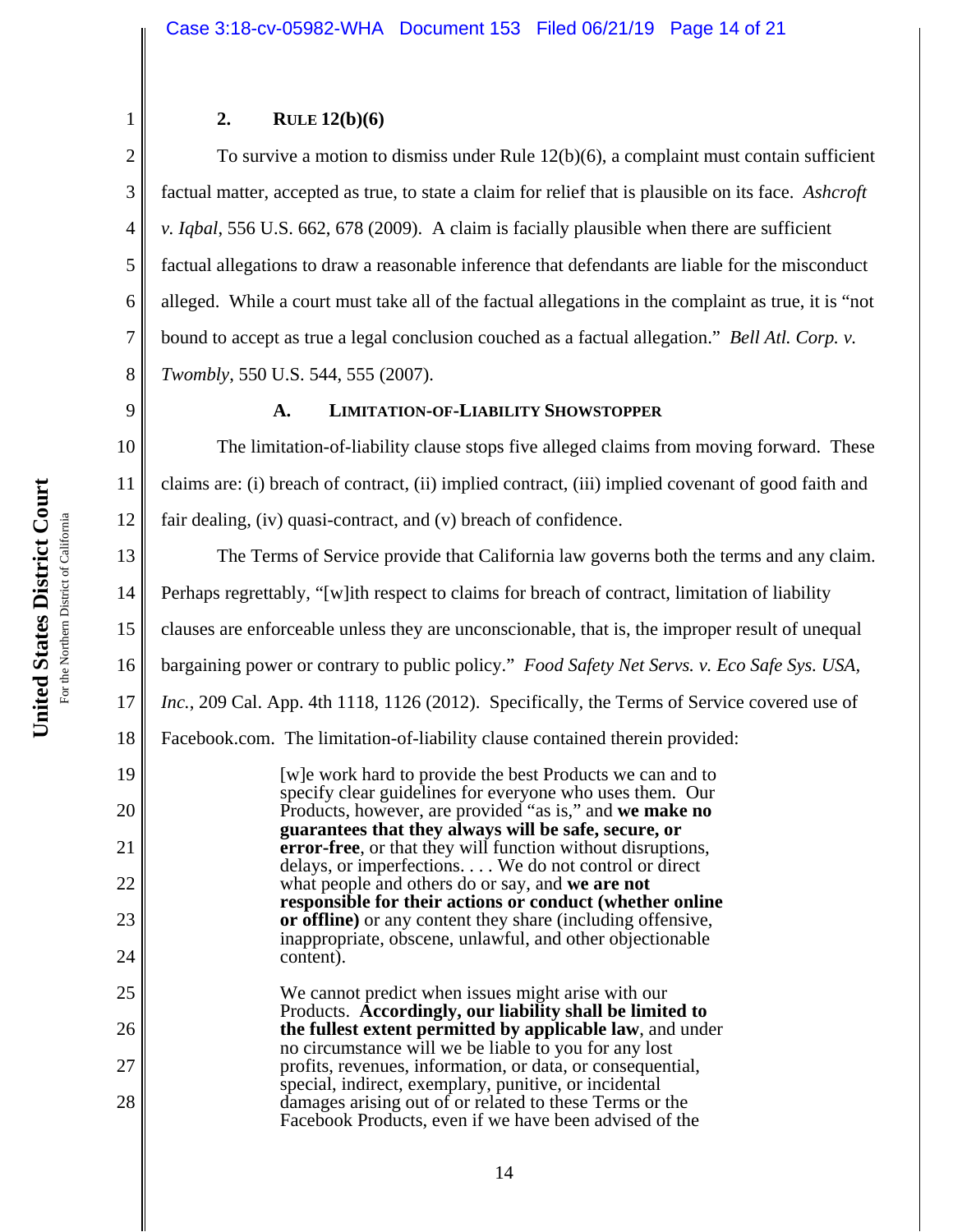## Case 3:18-cv-05982-WHA Document 153 Filed 06/21/19 Page 15 of 21

possibility of such damages. Our aggregate liability arising out of or relating to these Terms or the Facebook Products will not exceed the greater of \$100 or the amount you have paid us in the past twelve months.

(Dkt. No. 98, Exh. A at Sec. 4.3) (emphasis added). The "applicable law" within the meaning of the second paragraph quoted above is California Civil Code Section 1668, which established that:

> All contracts which have for their object, directly or indirectly, to exempt anyone from responsibility for his own fraud, or willful injury to the person or property of another, or violation of law, whether willful or negligent, are against the policy of the law.<sup>1</sup>

 Accordingly, the only way the breach of contract claims may move forward is if the limitation-of-liability clause is deemed unconscionable. *Food Safety Net Servs.*, 209 Cal. App. at 1126. "[U]nconscionability has both a procedural and a substantive element, the former focusing on oppression or surprise due to unequal bargaining power, the latter on overly harsh or one-sided results." *Mohamed v. Uber Techs., Inc.*, 848 F.3d 1201, 1210 (9th Cir. 2016) (internal quotation marks and citations omitted). The ultimate issue is whether, in view of all relevant circumstances, the contract is so unfair that enforcement must be withheld.

Facebook is not cost-free. The user incurs the cost of having his information mined and shared. Even if this is not a monetary charge, the user still incurs this burden. Nonetheless, the procedure followed by Facebook was fair. The clause was not buried. The clause was plainly above board and contained clear enough language. True, it is an adhesion contract, but there is no "rule that an adhesion contract is per se unconscionable." *Poublon v. C.H. Robinson Co.*, 846 F.3d 1251, 1261–62 (9th Cir. 2017). No one is forced to enroll in Facebook's social media service. The four breach-of-contract claims are therefore dismissed. The breach of confidence claim is also dismissed because it is covered by the clause.

 $*$  \*  $*$  \*

1

2

3

4

5

6

7

8

9

10

11

12

13

14

15

16

17

18

19

20

21

22

23

24

25

<sup>27</sup> 28 <sup>1</sup> The Terms of Service was linked to, but not specifically quoted, in the consolidated complaint. Nonetheless, the consolidated complaint relied on the Terms of Service at length to allege its breach of contract claims and statutory claims. As such, Facebook's request to incorporate by reference the Terms of Service (Dkt. No. 99, Exh. A) is **GRANTED**.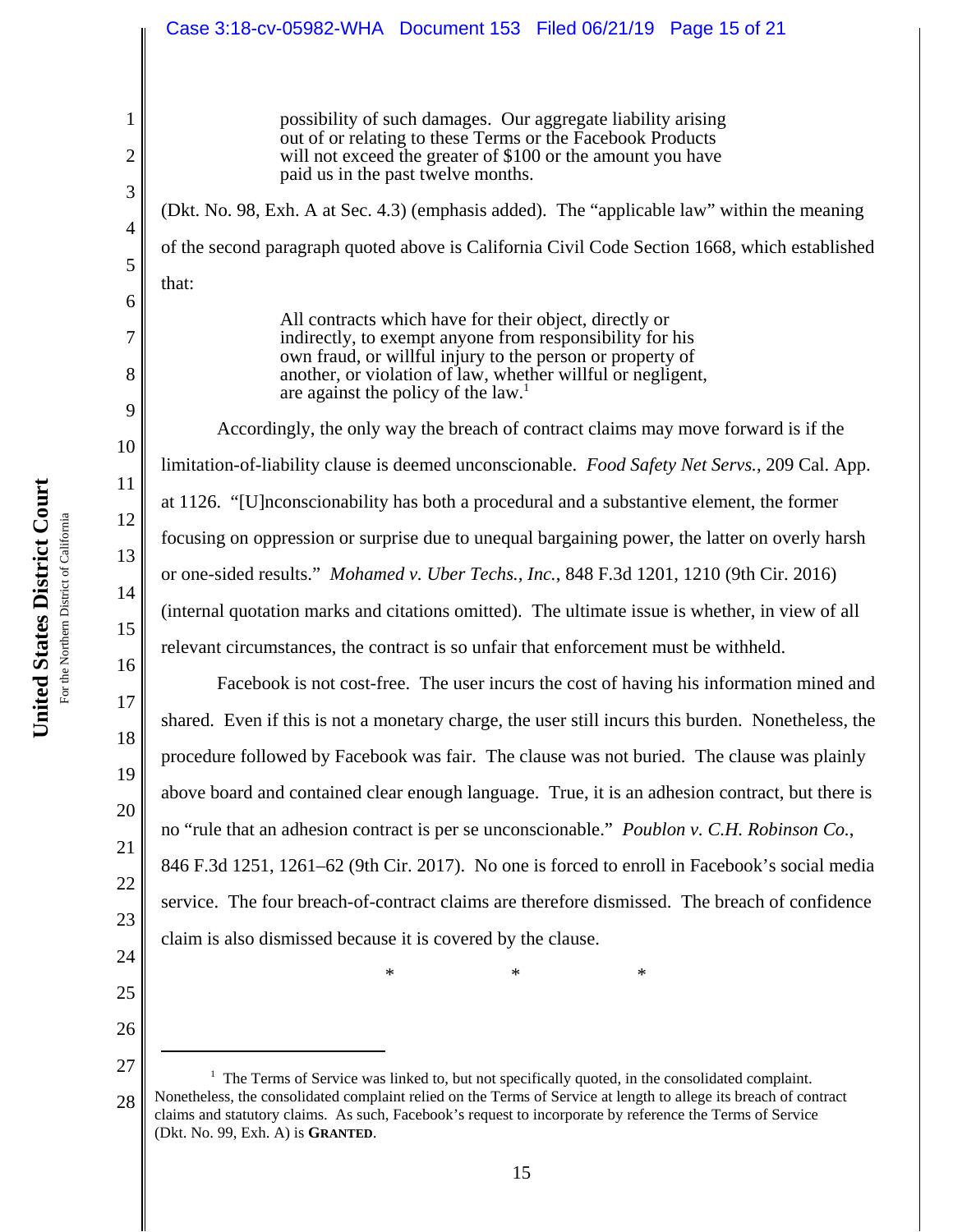#### Case 3:18-cv-05982-WHA Document 153 Filed 06/21/19 Page 16 of 21

 Facebook next argues that the limitation-of-liability clause should be a showstopper for negligence and negligence per se as well. As an aside, "under California law, negligence per se is a doctrine, not an independent cause of action." *Dent v. Nat'l Football League*, 902 F.3d 1109 (9th Cir. 2018) citing (*Quiroz v. Seventh Ave. Ctr.*, 140 Cal. App. 4th 1256 (2006)). These two alleged claims are therefore only one claim. Collapsing both alleged claims into one claim, this order allows the negligence claim to proceed.

13 16 "An agreement insulating one from liability for his own negligence must specifically so provide and is strictly construed against the party asserting the exemption, especially where he is the author of the agreement." *Viotti v. Giomi*, 230 Cal. App. 2d 730, 739 (1964). "An agreement which seeks to limit generally without mentioning negligence is construed to shield a party only for passive negligence, not for active negligence." *Burnett v. Chimney Sweep*, 123 Cal. App. 4th 1057, 1066 (2004) (quotations omitted). "Whereas passive negligence involves mere nonfeasance, such as the failure to discover a dangerous condition or to perform a duty imposed by law, active negligence involves an affirmative act, *knowledge of or acquiescence in negligent conduct*, or failure to perform specific duties." *Frittelli, Inc. v. 350 N. Canon Drive, LP*, 202 Cal. App. 4th 35, 48 (2011) (quotation omitted) (emphasis added). In other words, Facebook's mere failure to discover the vulnerability might be barred by the clause, but if it had acquiesced to, or known of the vulnerability, the claim would certainly be allowed through.

19 20 21 22 Here, the limitation-of-liability clause does not mention "negligence" at all, let alone unequivocally preclude liability for negligence. At this early stage, no facts have been teased out. Precluding the claims for negligence pursuant to the liability clause is therefore impossible. They remain for now.

#### **B. CLAIM FOR NEGLIGENCE**

24 25 This order now turns away from the limitation of liability and considers whether a claim for relief based on negligence has been adequately pled.

26 27 28 This order holds that negligence has been plausibly alleged. To state a claim for negligence in California, a plaintiff must establish the following elements: (1) the defendant had a duty, or an "obligation to conform to a certain standard of conduct for the protection of others

1

2

3

4

5

6

7

8

9

10

11

12

14

15

17

18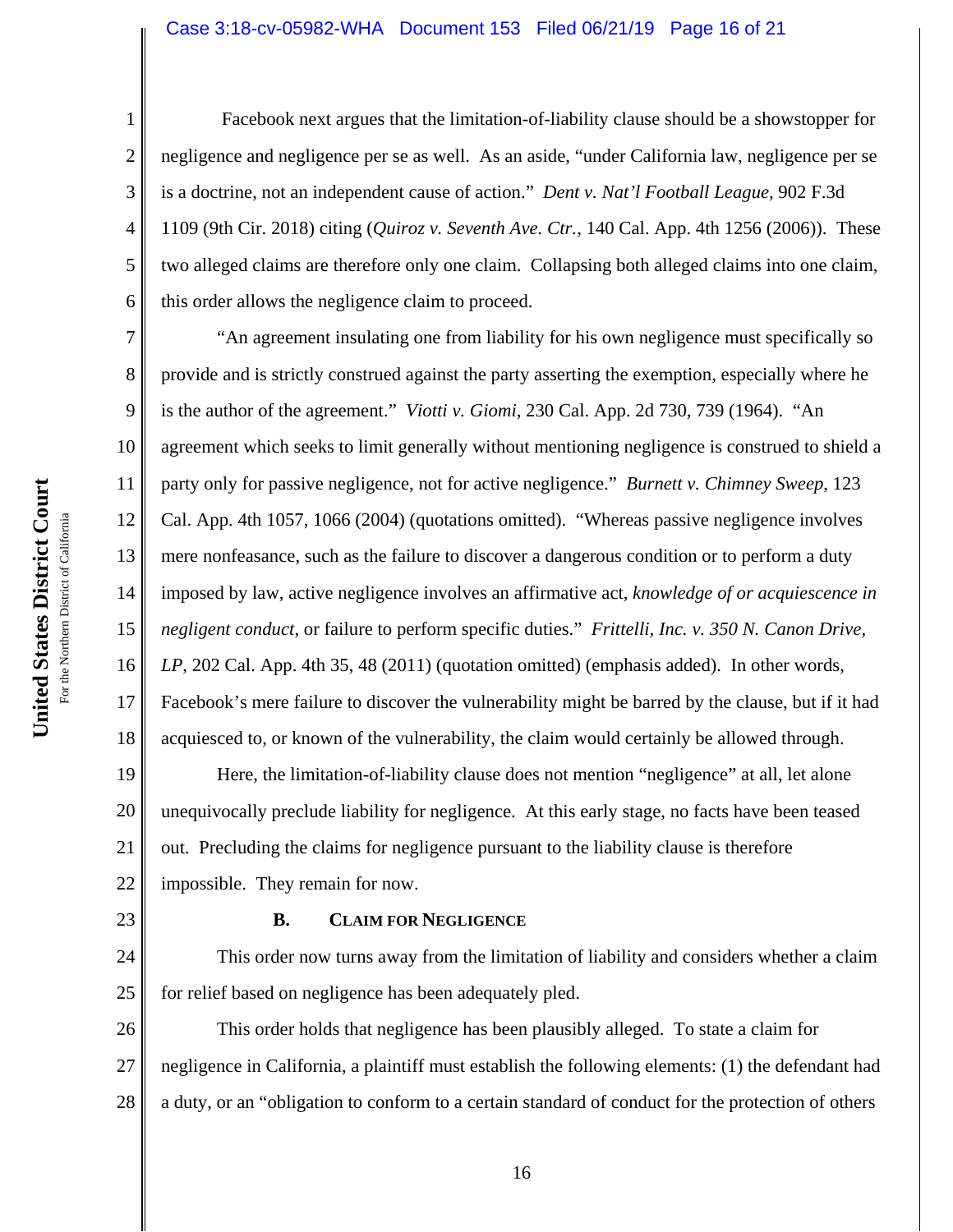#### Case 3:18-cv-05982-WHA Document 153 Filed 06/21/19 Page 17 of 21

against unreasonable risks," (2) the defendant breached that duty, (3) that breach proximately caused the plaintiff's injuries, and (4) damages. *Corales v. Bennett*, 567 F.3d 554, 572 (9th Cir. 2009) quoting *McGarry v. Sax*, 158 Cal. App. 4th 983 (2008). The consolidated complaint plausibly alleged each of these elements.

Specifically, Facebook allegedly failed to comply with minimum data-security standards during the period of the data breach. For example, "[i]ndustry-standard information and data security best practices demand that companies that utilize access tokens should limit the lifespan of those access tokens to a reasonable period (e.g., an hour, a day, a week, a month)" (Dkt. No. 76 ¶ 82). In turn, this breach plausibly caused the harm to plaintiff resulting in alleged damages. This is a classic negligence claim.

11 12 13 14 15 16 17 18 19 20 Facebook argues it does not owe its users a duty of care. California courts consider several factors when deciding whether a duty of care exists, including "the foreseeability of harm to the plaintiff, the degree of certainty that the plaintiff suffered injury, the closeness of the connection between the defendant's conduct and the injury suffered, the moral blame attached to the defendant's conduct, the policy of preventing future harm, the extent of the burden to the defendant and the consequences to the community of imposing a duty to exercise care with resulting liability for breach, and the availability, cost, and prevalence of insurance for the risk involved." *Regents of Univ. of Cal. v. Superior Court*, 4 Cal. 5th 607, 628 (2018) (quoting *Rowland v. Christian*, 69 Cal. 2d 108 113 (1968)). These factors "must be evaluated at a relatively broad level of factual generality." *Ibid*. (quotation omitted).

21 22 23 24 25 26 27 These factors have been satisfied here. The lack of reasonable care in the handling of personal information can foreseeably harm the individuals providing the information. Further, some of the information here was private, and plaintiff plausibly placed trust in Facebook to employ appropriate data security. From a policy standpoint, to hold that Facebook has no duty of care here "would create perverse incentives for businesses who profit off the use of consumers' personal data to turn a blind eye and ignore known security risks." *In re Equifax, Inc., Customer Data Sec. Breach Litig.*, 362 F. Supp. 3d 1295, 1325 (N.D. Ga. 2019) (Judge

1

2

3

4

5

6

7

8

9

10

28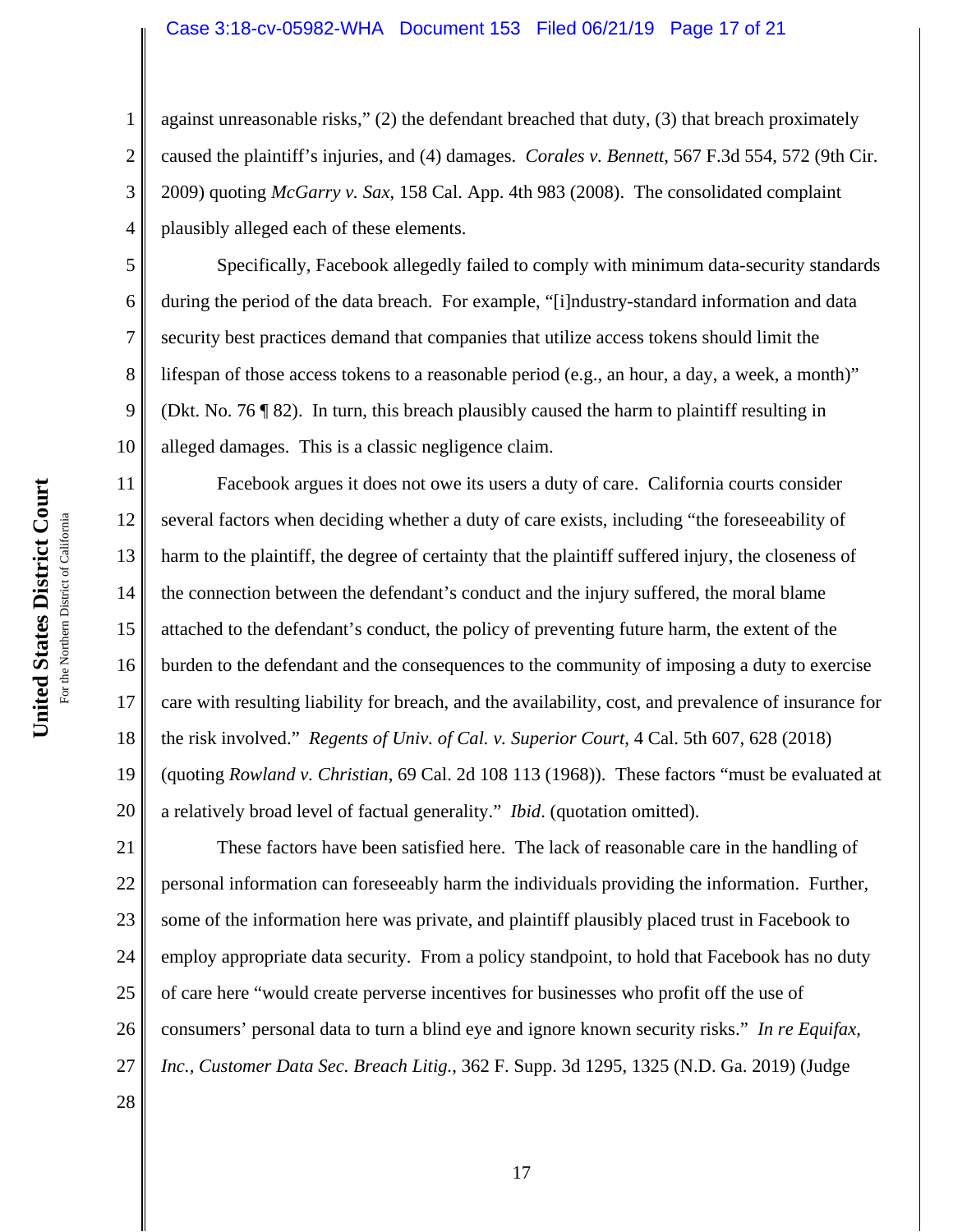Thomas Thrash). As such, plaintiff Adkins has met his obligation to plausibly plead duty of care.

3 4 5 6 7 8 9 10 Finally, Facebook argues that the economic loss rule bars plaintiff's negligence claim. Generally, purely economic losses are not recoverable in tort. *Seely v. White Motor Co.*, 63 Cal. 2d 9, 16–17 (1965). Put simply, "the economic loss rule prevent[s] the law of contract and the law of tort from dissolving one into the other." *Robinson Helicopter Co., v. Dana Corp.*, 34 Cal. 4th 979, 988 (2004) (quotation omitted). The rule serves to "limit liability in commercial activities that negligently or inadvertently go awry." *Id*. at 991 n.7. Here, plaintiff alleged his loss of time as a harm and so does not allege pure economic loss. The economic loss rule therefore does not apply.

## **C. CLAIMS UNDER SECTION 17200 AND THE CLRA**

12 13 14 15 16 17 18 19 20 In order to establish standing for Section 17200 and the CLRA, plaintiffs must show that they personally lost money or property "as a result of the unfair competition." Cal. Bus. & Prof. Code § 17204; *Kwikset Corp. v. Superior Court*, 51 Cal. 4th 310, 330 (2011). "There are innumerable ways in which economic injury from unfair competition may be shown. A plaintiff may (1) surrender in a transaction more, or acquire in a transaction less, than he or she otherwise would have; (2) have a present or future property interest diminished; (3) be deprived of money or property to which he or she has a cognizable claim; (4) be required to enter into a transaction, costing money or property, that would otherwise have been unnecessary." *Id*. at 323.

21 22 23 Plaintiff Adkins alleged two harms, which if plausible, would satisfy this criteria: (i) loss of the value of the personal information and (ii) failure to receive the benefit of his bargain with Facebook. Neither harm has been plausibly alleged.

24 25 26 27 28 As to the loss of value of the personal information, plaintiff Adkins has provided no market for the personal information or the impairment of the ability to participate in that market. This lack of specificity is fatal. It is not enough to merely say the information was taken and therefore it has lost value. In addition, plaintiff Adkins has not shown how this information has economic value *to him*. That the information has external value, but no

1

2

11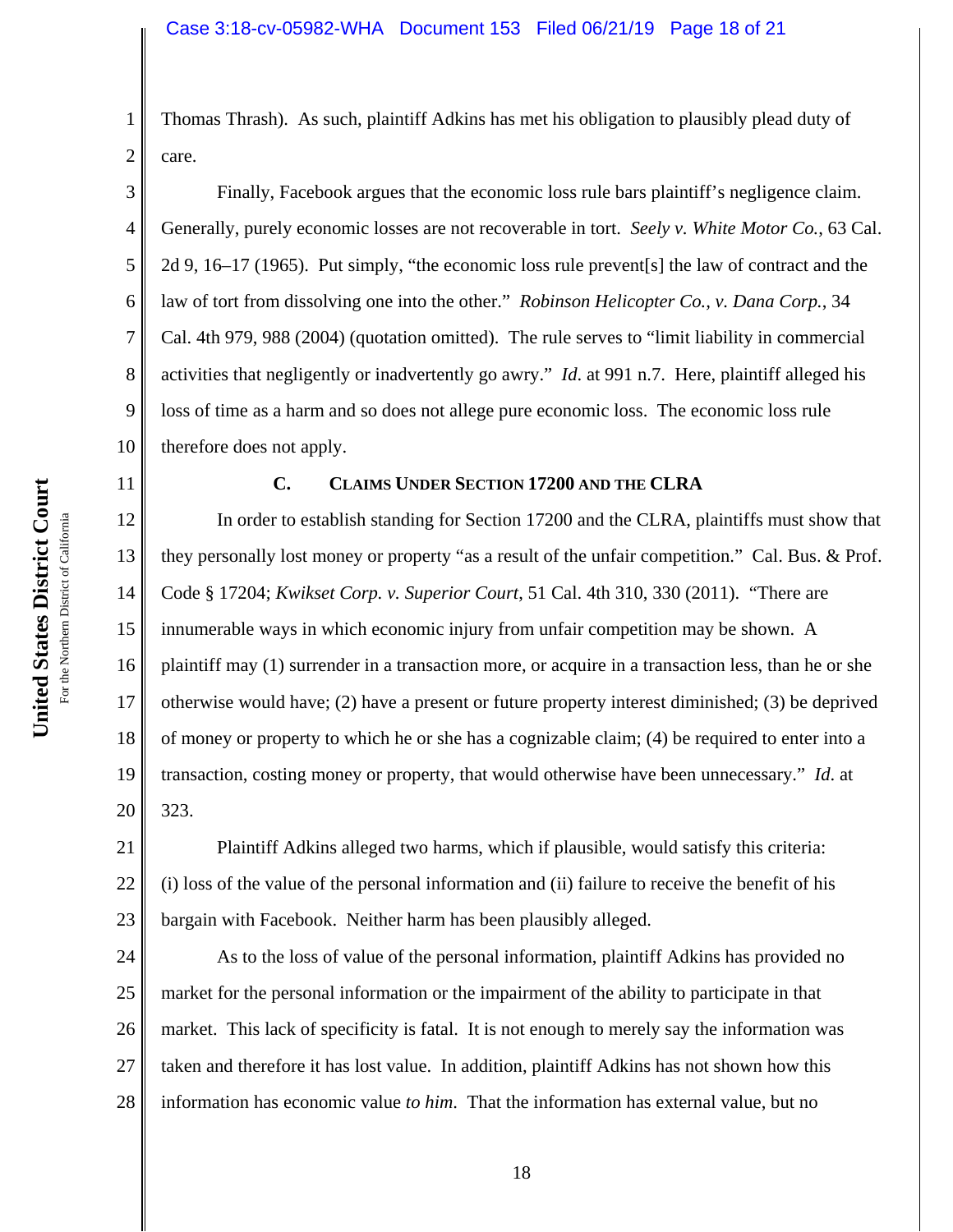economic value to plaintiff, cannot serve to establish that plaintiff has personally lost money or property.

Turning to the second alleged economic harm, plaintiff Adkins alleged that he had given over his personal information with the bargain that the information would be secure. The information was not secure and therefore he lost the benefit of his bargain. Yet, even if plaintiff Adkins did intend to sell his own data — an intention he did not have — it is unclear whether or how the data has been devalued by the breach. This alleged economic harm therefore also fails.  $*$  \*  $*$  \*

9 10 11 12 Plaintiff Adkins has only plausibly alleged harm arising from risk of future harm and loss of time. As alleged, neither of these show "lost money or property as a result of the unfair competition." Cal. Bus. & Prof. Code § 17204. Accordingly, plaintiff Adkins has not sufficiently alleged standing under Section 17200 and the CLRA.

## **D. DECLARATORY JUDGMENT**

14 15 16 17 18 19 20 Plaintiff seeks a declaratory judgment that Facebook's existing security measures do not comply with its explicit or implicit contractual obligations to provide adequate security, and duties of care towards plaintiff's personal identifiable information. A dispute exists as to the continued risk plaintiff Adkins and similarly situated Facebook users face. While Facebook purports to have fixed the issues which led to this data breach, it is too early in the litigation to confidently say whether that is so. Dismissal of the declaratory judgment relief would be premature here.<sup>2</sup>

## **CONCLUSION**

22 23 24 25 To the extent stated, the motion to dismiss is **GRANTED IN PART AND DENIED IN PART**. Only plaintiff Adkins may proceed with his claims. Plaintiff Bass has not adequately alleged standing. For plaintiff Bass to proceed, he must specify a connection to the data breach. Leave to amend will be allowed for him to attempt to do so.

 $*$  \*  $*$  \*

26 27

21

1

2

3

4

5

6

7

8

<sup>28</sup> Exh. B) and the request for incorporation by reference by Facebook of the *Privacy Basics* website (Dkt. No. 99, Exh. B) and the request for judicial notice by plaintiff Adkins of four Facebook-related privacy webpages The request for incorporation by reference by Facebook of the *Privacy Basics* website (Dkt. No. 99, No. 108-8) are **DENIED AS MOOT**.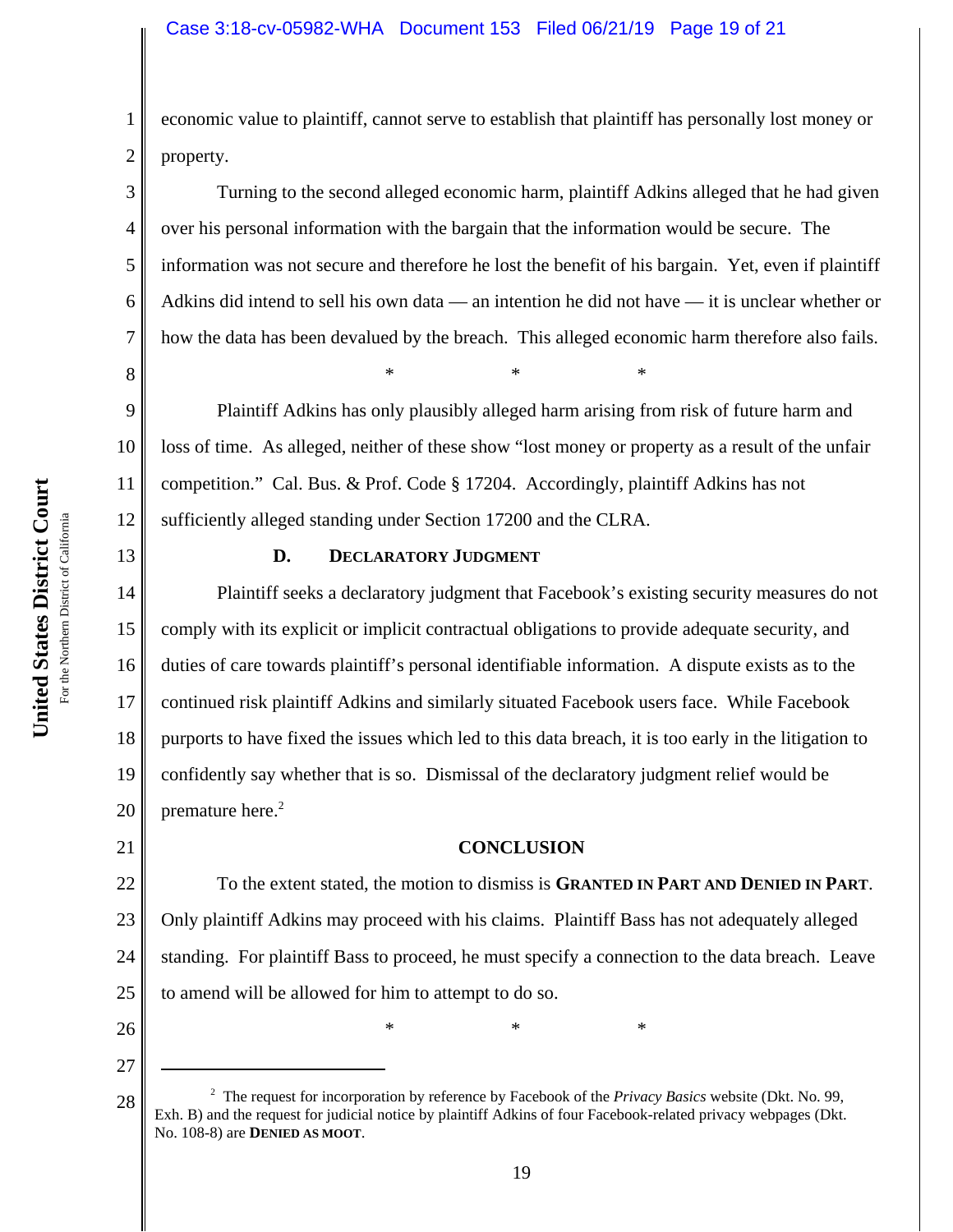#### Case 3:18-cv-05982-WHA Document 153 Filed 06/21/19 Page 20 of 21

1 2 3 4 5 6 7 8 9 10 11 12 13 14 15 16 17 18 19 20 Excluding standing, the order holds as follows. *First*, the four breach of contract claims and the breach of confidence claim cannot move forward because of the limitation-of-liability clause. Leave to amend will be allowed, however, because facts may conceivably be alleged which go towards determining whether procedural unfairness existed upon entering into the contract. *Second*, turning to the next two claims, negligence and negligence per se, these survive the motion to dismiss as a single claim. The limitation-of-liability clause does not preclude negligence here because contracts that limit liability without mentioning negligence specifically narrow the scope of liability based on a severe factual determination. Some circumstances will bar the claim under the clause. Some will cause the claim to survive the clause. So, this order takes a discovery-first approach to whether the clause applies to the negligence claim. Moving past the waiver, negligence has been plausibly alleged. *Third*, turning to the next two claims, the Section 17200/CLRA claims are barred because the only harm plaintiff plausibly alleged is risk of future harm and loss of time. Both of these statutes, however, require economic injury (money/property). Plaintiff Adkins may seek leave to amend. *Fourth*, the last claim is for declaratory judgment. This claim survives because the rights of the parties remain unknown at this early stage. In sum, only the dual claims for negligence and declaratory judgment survive the motion to dismiss. Negligence per se survives as a theory of the asserted negligence claim but not as a standalone claim. The rest of the claims are dismissed with leave to amend as set forth below. Discovery should be moving with alacrity.  $*$  \*  $*$  \*

21 22 23 24 25 Both plaintiffs may move for leave to amend by **JULY 18** at **NOON**. Any such motion should include as an exhibit a redlined version of the proposed amendments that clearly identifies all changes from the initial complaint. This order highlights certain deficiencies in the initial complaint, but it will not necessarily be enough to add a sentence parroting each missing item identified herein. If plaintiffs so move, they should be sure to plead their best

- 26 27
- 28